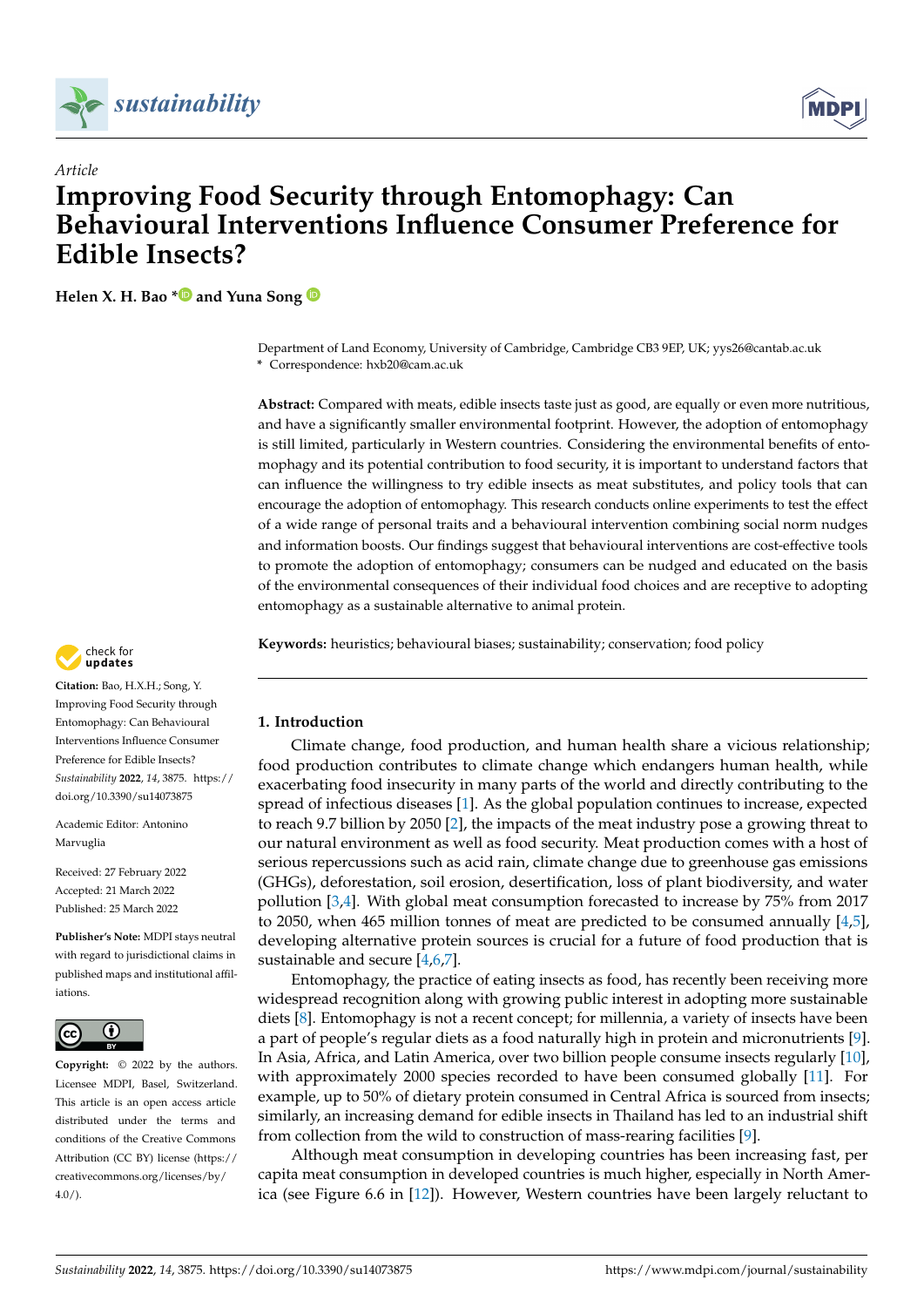adopt edible insects as human food. Insects are commonly associated with uncleanliness in many Western cultures, and most consumers are opposed to their consumption [\[13\]](#page-16-12). Such preconceptions are implanted through food neophobia, i.e., the fear of eating unfamiliar foods, and a culture that views insects as pests and a marker of filth when associated with food. Additionally, while there is some research on profiling consumers that are more accepting of entomophagy in European countries such as Belgium, Italy, and Portugal [\[14–](#page-16-13)[18\]](#page-16-14), there is limited research involving controlled experiments testing interventions to improve consumers' attitude towards entomophagy.

To better understand how entomophagy may be more accepted by Western societies, our research asked two questions. First, what are the factors that can influence consumers' willingness to try edible insects? We will consider the knowledge of and attitude towards entomophagy, environmental consciousness, and demographic factors as suggested in existing literature. Data will be collected from the U.S., one of the largest emitters of  $CO<sub>2</sub>$ from agricultural production in the world, where empirical evidence on the acceptance of entomophagy is lacking. Second, do behavioural interventions increase the willingness to try edible insects as meat substitutes? Behavioural insights have been applied in environmental studies extensively in the last decades and have proved to be both effective and cost-efficient [\[19](#page-16-15)[,20\]](#page-17-0). Some popular behavioural tools, such as nudges, have been applied to encourage healthy food choices as well [\[21\]](#page-17-1). Also, past studies indicate people's food choices can be changed through increasing exposure to edible insects, decreasing food neophobia, and altering attitudes to entomophagy [\[13,](#page-16-12)[14\]](#page-16-13). Therefore, we design a behavioural intervention that combines social norm nudges and information boosts, and test if this treatment could significantly improve the willingness to try edible insects as a sustainable meat alternative, specifically for consumers in the United States.

Our analytical framework and hypotheses are tested by conducting an online experiment with participants from New York City, U.S., recruited through Amazon MTurk. Empirical findings suggest that not only consumers' demographic characteristics and existing knowledge and attitudes of entomophagy can affect their willingness to try edible insects, but also behavioural interventions are a cost-efficient way to encourage the adoption of entomophagy amongst a non-negligible effect size. Consumers in Western countries are ready to be educated on the environmental consequences of their individual food choices and are receptive to adopting entomophagy as a sustainable alternative to animal protein.

The rest of the paper is organised as follows. A systematic and critical review of related literature is given in Section [2.](#page-1-0) Data and methods are presented in Section [3,](#page-4-0) followed by discussions on empirical findings in Section [4.](#page-6-0) The final section gives policy implications and conclusions.

## <span id="page-1-0"></span>**2. Literature Review**

# *2.1. Environmental Benefits of Entomophagy*

The environmental benefits of substituting meat protein with edible insects have been demonstrated in past studies on entomophagy [\[4](#page-16-3)[,6,](#page-16-5)[7](#page-16-6)[,10,](#page-16-9)[22](#page-17-2)[,23\]](#page-17-3). The environmental advantages of insect farming can be categorised into four areas: high feed conversion efficiency, decreased land use, reduced water use, and lower GHGs.

Traditional meat production is highly inefficient; accounting for grazing pastures and land used to grow livestock feed, livestock is responsible for 77% of farming land worldwide while producing only 18% of the world's calories [\[24\]](#page-17-4). Land use of mealworms, a common edible insect, is much lower than that of chicken (130 to 185% higher), pork (157 to 249% higher) and beef (689 to 1312% higher) [\[23\]](#page-17-3). Similarly, the water usage of insect production is much less than that of traditional livestock. A comparison of litres of water needed per gram of protein found that insects need 56 times less water than beef, 28.5 times less than pork, and 17 times less than chicken [\[25\]](#page-17-5). The FAO stated that agriculture is responsible for 70% of global freshwater withdrawals [\[26\]](#page-17-6). While the most direct form of water usage from livestock is feed production, the consequences of water pollution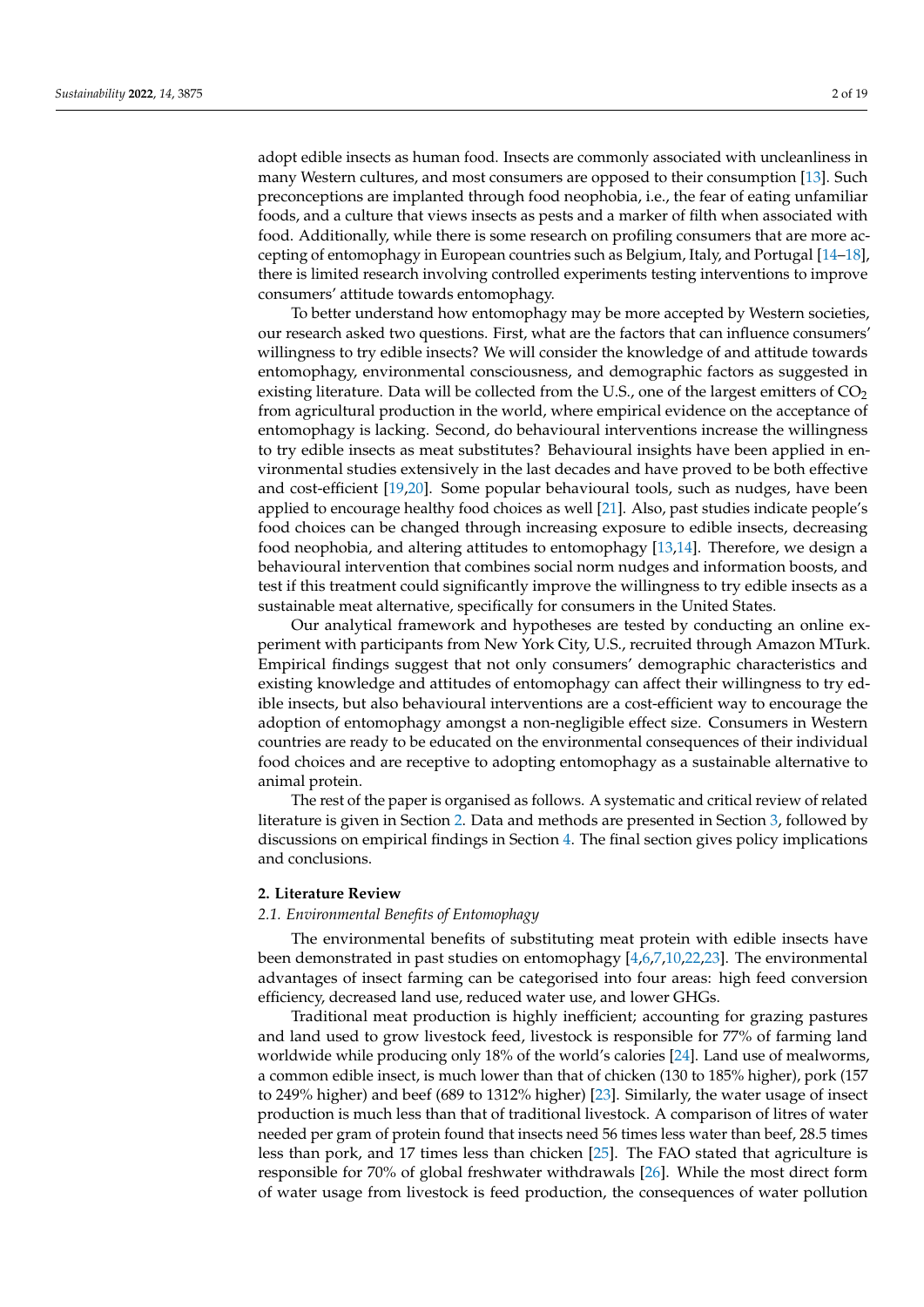cannot be understated. In the U.S., the livestock sector produces 55% of total freshwater erosion in addition to pollution by pesticides (37% of total pesticide-produced pollution) and antibiotics (50% of total antibiotic-produced pollution) [\[27\]](#page-17-7).

Compared to that of mealworms, the global warming potentials (GWPs) per kilogram of edible protein of chicken (32 to 167% higher), pork (51 to 287% higher), and beef (452 to 1151% higher) are much greater. In comparison, for 1 kg of edible insects compared to the same amount of meat from ruminants such as beef, insects produce up to 100 times less GHGs [\[28\]](#page-17-8). Evidently, compared to beef, cattle, and chicken, insects have the smallest overall carbon footprint and are a protein source much more suitable for climate change mitigation. Entomophagy presents a sustainable strategy to decreasing the environmental harm of people's food choices; research found that if meat consumption was halved and replaced with insects, this alone would free up approximately 1680 million hectares of land, equivalent to 70 times the size of the United Kingdom [\[10\]](#page-16-9).

#### *2.2. Improving Food Security through Entomophagy*

With more than two billion people worldwide that are malnourished, global hunger is a serious challenge that is expected to worsen as population growth coupled with climate change undermine the planet's ability to fulfil the nutritional needs of the human population [\[29\]](#page-17-9). Furthermore, protein deficiency is a longstanding issue that disproportionately affects low-income people worldwide [\[8\]](#page-16-7). Entomophagy could be a potential component of the planet's strategy to resolving the global climate crisis.

While nutritional composition varies by insect species, data from 236 edible insect species demonstrated that they sufficiently fulfil humans' requirements for energy, protein, amino acids, lipids, and several minerals and vitamins; in particular, insects contain a high iron and zinc content compared to ruminant meats, especially valuable in improving the issue of malnutrition in developing countries, which experience significant levels of zinc and iron deficiencies [\[11](#page-16-10)[,30](#page-17-10)[,31\]](#page-17-11).

In comparison to Ready-to-Use Therapeutic Food (RUTF) such as milk powder that must be imported and is rarely locally available in malnourished communities, insects can be reared directly at the country where relief is needed. Particularly in regions where cultivation of vertebrate livestock is infeasible or unaffordable, edible insects are less resource-intensive and more resistant to drought and disease than more traditional livestock [\[8\]](#page-16-7). Consequently, entomophagy presents both a low-cost and efficient method of improving livelihoods and regular diets among vulnerable people [\[11\]](#page-16-10). There is precedent of substantial production systems used to produce insects for biological control, the technology of which could be applied to develop systems to produce edible insects on a large scale without much difficulty [\[32\]](#page-17-12).

However, consumers in Western societies are generally detached from the immediate and severe need for nutritional security in other parts of the world. More than seven times the grain directly eaten by the entire U.S. population is used as feed for livestock just in America [\[33\]](#page-17-13). By 1997, 85% of the world's grain supply was being produced and imported for livestock feed in industrialised nations [\[34\]](#page-17-14). It is unrealistic to assume that food insecurity in less-developed countries is simply a distribution problem [\[7\]](#page-16-6). If we do not alter our food choices and choose to continue to ingest meat at the current rate, by 2050 we will need to have increased meat production by 73% to feed the potential population of 9.7 billion, an impossibly dangerous feat considering the environmental consequences [\[29\]](#page-17-9). Appealing to Western consumers' environmental consciousness and improving their awareness of the potential for entomophagy may be an effective strategy to sensitise the benefits of eating insects as a substitute for meat, providing a direct and personal connection between consumer action and environmental impact through food choices.

#### *2.3. Factors Influencing the Willingness to Try Entomophagy*

The current literature has contrasting results on the subject of Western countries' attitudes towards consuming insects. For example, a study in Belgium in 2011 found that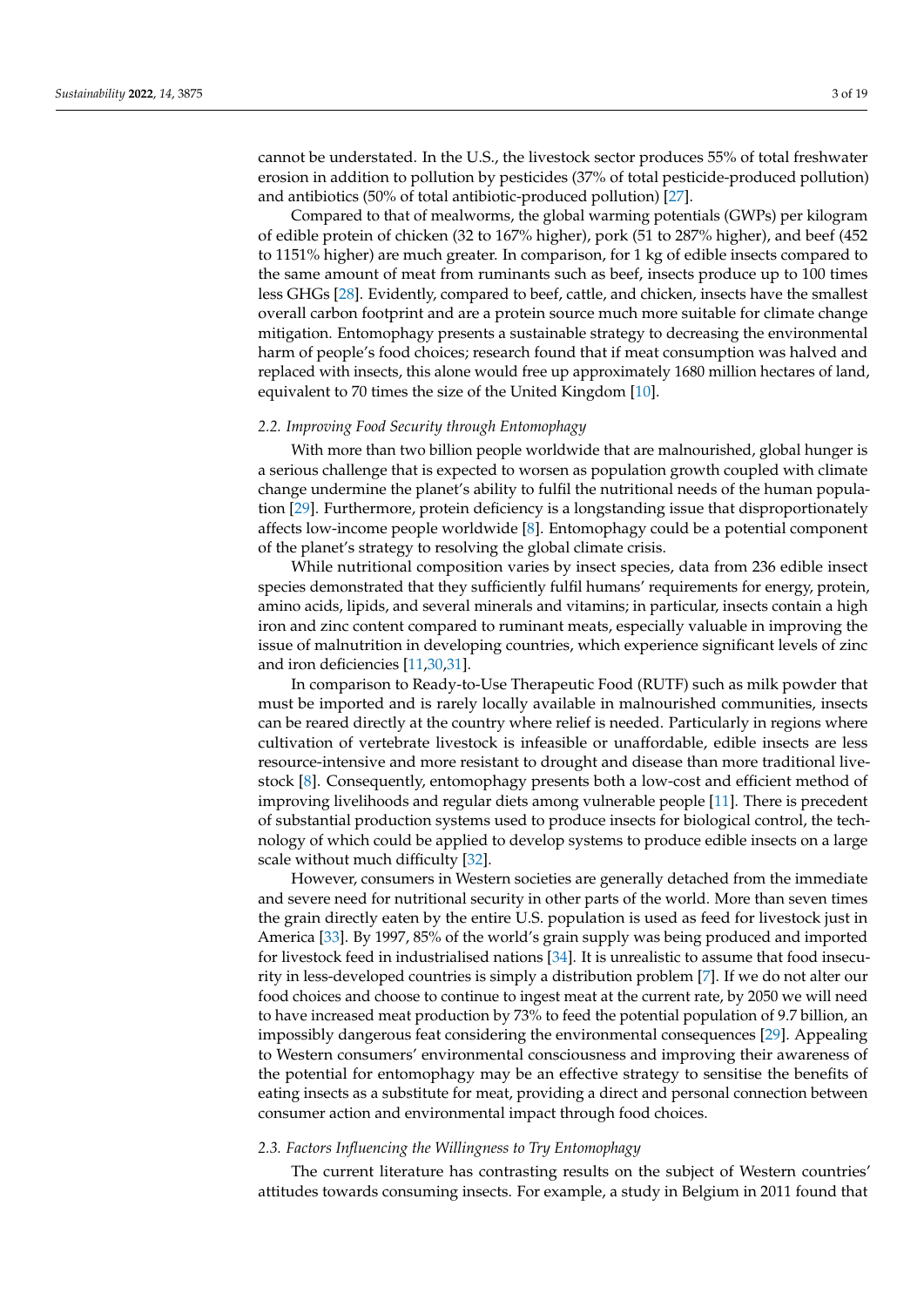there was little to no acceptance in eating insects as a protein food source, with a mere 5% of the sample being willing to eat insect protein [\[35\]](#page-17-15). In contrast, 19.3% of a sample of 368 Belgian meat consumers were willing to adopt insects as a "foodstuff" and while this is not the majority, it revealed that there was a portion of the consumer population that expressed readiness towards entomophagy [\[14\]](#page-16-13).

The differences in the findings regarding people's attitudes on entomophagy in Western countries can be attributed to a few potential factors. First, past studies with results wherein the majority of participants expressed aversion to edible insects did not include tasting sessions and subjects formed their opinions based solely on non-experimental information such as emotions, memories, or self-purported knowledge [\[35,](#page-17-15)[36\]](#page-17-16). Megido, Gierts, Blecker, Brostaux, Haubruge, Alabi and Francis [\[17\]](#page-16-16) identified knowledge of entomophagy and prior experience as two major factors affecting subjects' acceptance of insect-based food products. Therefore, consumer knowledge and experience construct significantly impacted general attitudes towards insect-based food, consistent with previous theories in consumer research [\[18\]](#page-16-14).

Second, general attitudes were found to be a strong indicator and key factor of participants' willingness to buy edible insects, reflecting Northern and Central European participants' lack of exposure to insects as a novel food [\[18\]](#page-16-14). For instance, Verbeke's research identified food neophobia and meat-related attitudes as influencers for the willingness to try entomophagy for people in Belgium [\[16\]](#page-16-17); Florenca, Correia, Costa and Guine [\[16\]](#page-16-17) found that food products containing processed insects had a greater chance of being accepted compared to whole insects, which aligned with consumers' attitudes to traditional animal meats.

The current literature also illustrates the effects of environmental consciousness on people's food choices. Consideration of environmental impact is one of the key determinants of consumer acceptance of novel foods [\[37\]](#page-17-17). While there is limited research in this area, a few studies indicated that motivation towards sustainable food consumption was a notable influence on people's adoption of edible [\[11,](#page-16-10)[14,](#page-16-13)[38\]](#page-17-18). While Mancini et al. [\[39\]](#page-17-19) inferred that a seminar on edible insects mitigated feelings of disgust, this research did not have a control group to ensure whether the change was caused by the intervention; additionally, the seminar was a combination of the ecological, health, and gastronomic aspects of entomophagy, making it difficult to conclude that the results were a direct result of environmental information [\[39\]](#page-17-19). Further investigation is needed along this promising line of research.

Past studies also identified a wide range of demographic factors that affect Western consumers' willingness to try entomophagy, such as gender, age, and occupation. For example, males are more likely to try edible insects [\[17\]](#page-16-16), older people are less willing to adopt entomophagy [\[14\]](#page-16-13), and people's field of occupation was found to be a factor in people's willingness to buy [\[16\]](#page-16-17). Following the practice in the literature, we include these factors in our empirical investigation as well.

#### *2.4. Behavioural Interventions in Environmental Studies*

In recent years behavioural interventions—interventions that are neither monetarily incentivising nor legally/regulatorily coercive—have been extensively applied in environmental studies. Several recent meta-analyses and systematic review of the literature demonstrate the scope and potential of this line of research. Palm-Forster et al. [\[40\]](#page-17-20) surveyed applications of nine behavioural tools (messenger, incentives, norms, defaults, salience, priming, affect, commitment, and ego) in the design of evidence-based, cost-effective agri-environmental programs to mitigate environmental damages and promote the supply of environmental benefits from agricultural landscapes. Khanna, Baiocchi, Callaghan, Creutzig, Guias, Haddaway, Hirth, Javaid, Koch, Laukemper, Loschel, Dominguez and Minx [\[20\]](#page-17-0) and Buckley [\[41\]](#page-17-21) contrasted the effect of both behavioural interventions and monetary incentives in reducing energy consumption and  $CO<sub>2</sub>$  emissions in residential buildings. They not only confirmed the positive effect of both monetary and non-monetary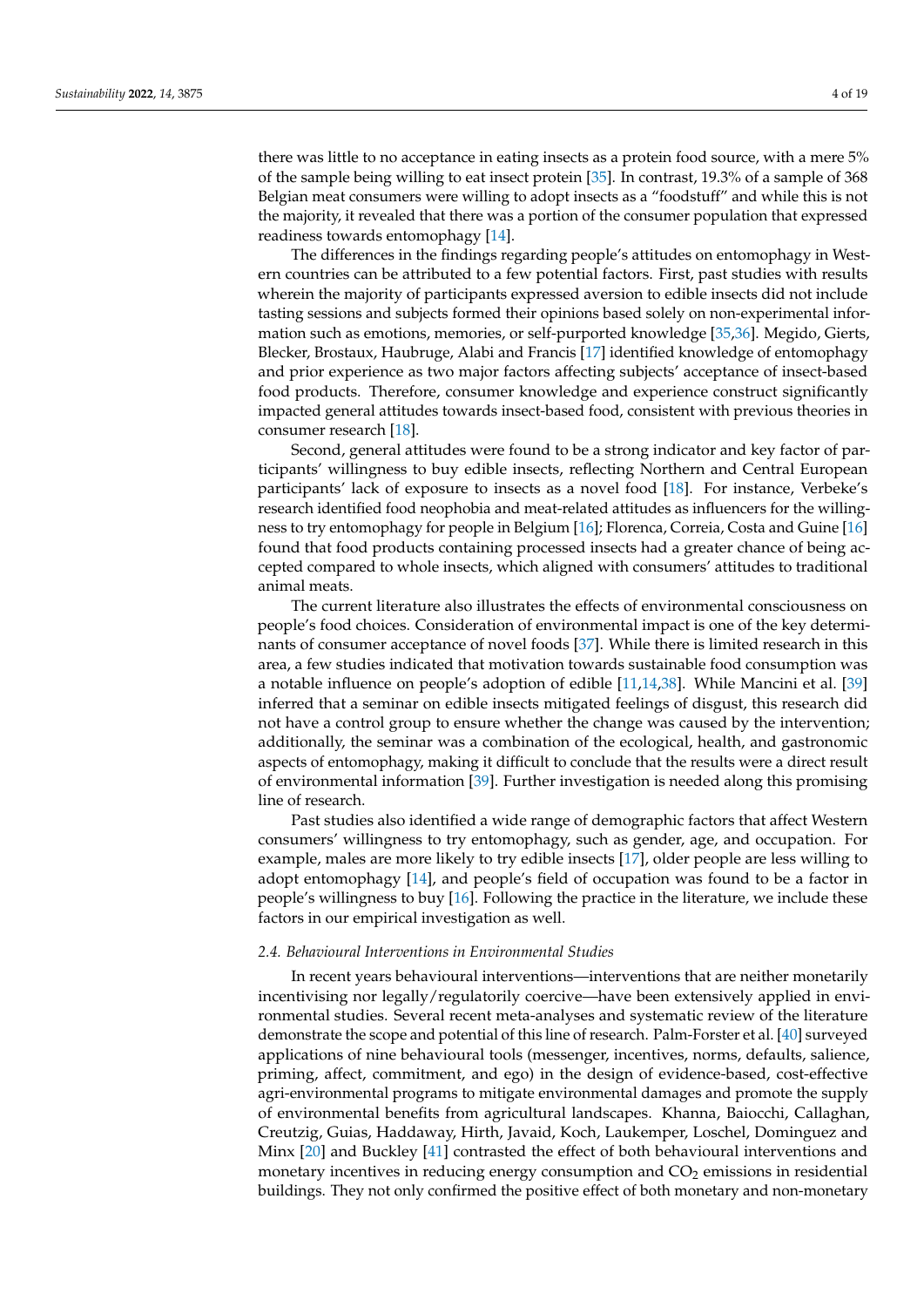interventions on reducing the energy consumption of households, but also highlighted the potential benefits of deploying the right combinations of interventions. The most comprehensive review on this topic to date is Nisa, Belanger, Schumpe and Faller [\[19\]](#page-16-15), which covers six aspects of household activities that contribute to climate changes (i.e., energy, car use, water, food waste, meet, and recycling) and five groups of behavioural interventions (i.e., information, social comparison, engagement, appeals, and nudges). By analysing 144 estimates from 83 randomised controlled trails, they concluded that although the effect is statistically significant, the effect size is small with no evidence of sustained positive effects once the intervention ends. Their findings highlight the importance of combing different behavioural interventions, the use of the two most effective behavioural stimuli (i.e., nudges and social comparisons), and the study of the long-term effect of behavioural interventions in future research.

To better understand and choose among the wide range of behavioural tools for environmental studies, it is helpful to classify these behavioural interventions into two broad categories: nudges and boosts. Nudges [\[42\]](#page-17-22) leverage behavioural heuristics in the design of choice architecture to induce desirable actions for both the individual and the society, such as using green electricity defaults to increase the uptake of renewable energy [\[43\]](#page-17-23). Boosts [\[44\]](#page-17-24), on the other hand, focus on changing existing behavioural heuristics or establishing new ones to support environmentally friendly actions, such as providing home energy report with personalised energy use feedback and energy conservation information to encourage energy savings [\[45\]](#page-17-25). In other words, nudges are manipulating tools, while boosts empower people. Generally speaking, nudges are easier and quick to implement, but the effects tend to be short-lived; boosts require more time and resources to affect behaviours, but tend to remain effective for a longer term because "they have become routinised and have instilled a lasting competence in the user" [\[46\]](#page-17-26) (pp. 1106).

Both types of behavioural interventions have also been applied to the food industry to reduce carbon footprint and encourage sustainable consumption behaviours. For example, green nudges have been found to be effective in promoting sustainable practices along the food supply chain, such as encouraging farmers to participate in pro-environmental schemes, choosing plant-based dishes when eating out, and reducing food waste [\[47\]](#page-17-27). In their review of 23 studies between 2011 and 2019, Abrahamse [\[48\]](#page-17-28) summarised the positive effect of five behavioural interventions (i.e., nudges, carbon and environmental labels, information provision, visual prompts, and social norms) in encouraging sustainable food choices such as local and organic food consumption, reducing meat and dairy intake, and reducing food wastes. Recognising the potential of behavioural interventions in food policy designs, they call for further behavioural investigations with the consideration of possible moderators and mediators (such as attitude and beliefs) and long-term effect measurements of behavioural interventions.

Existing evidence indicates that both nudges and boosts are effective in encouraging positive actions in environmental protection and conservation in general, and, in particular, sustainable food consumption. Yet the effects vary significantly among studies. For example, boosts are effective only when combined with nudges in energy saving experiments in Monaco [\[49\]](#page-17-29), while video information boosts outperform nudges in increasing acceptance of recycled water in the US [\[50\]](#page-18-0). Therefore, the effectiveness of behavioural interventions is context-specific, and subject to the influence of many possible moderators and mediators such as environmental consciousness (see, for example, [\[49\]](#page-17-29)). Our literature review reveals that, although the potential of behavioural intervention in increasing the acceptance of entomophagy is significant, there are limited studies in this research stream. Our research sets off to fill this gap in the literature. An analytical framework is developed in the next section based on the literature summarised above.

#### <span id="page-4-0"></span>**3. Analytical Framework**

Taking stock from existing literature, we develop an analytical framework by combining Ajzen's Theory of Planned Behaviour (TPB) theory and the model developed by [\[51\]](#page-18-1).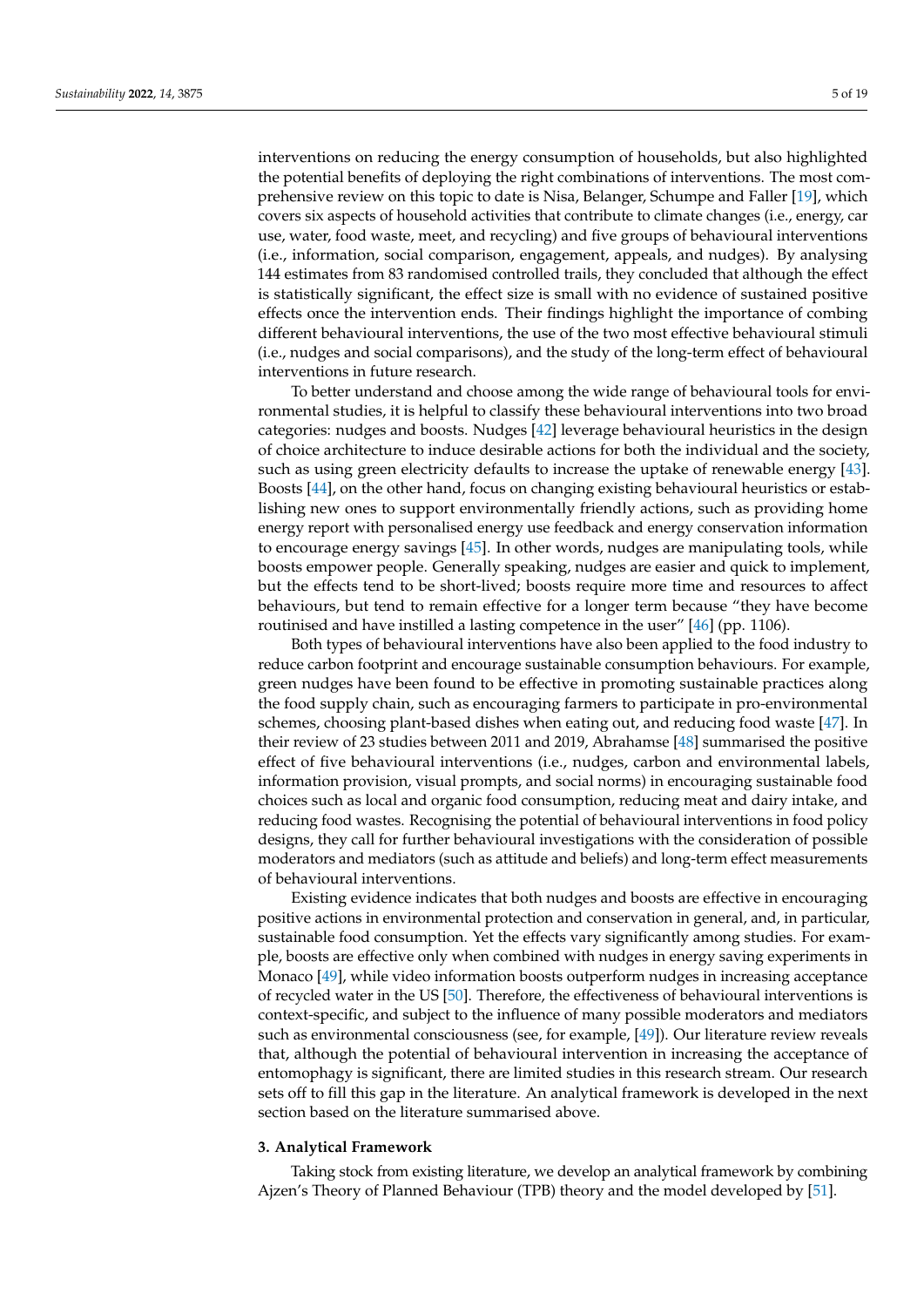Ajzen's Theory of Planned Behaviour (TPB) states that an individual's actions can be determined by behavioural intention, influenced by socio-cognitive factors including attitude towards the behaviour in question and subjective norms [\[52](#page-18-2)[,53\]](#page-18-3). Conversely, the individual's intention, which indicates the subjective possibility of a specific action, can be used as a measurement for said behaviour [\[54\]](#page-18-4). Purchase intention of green consumer household products was found to be significantly correlated with willingness to pay, environmental consciousness, and attitude toward the behaviour, among others [\[55\]](#page-18-5). Situated in Ajzen's theory, this current experiment evaluated subjects' willingness to try edible insects through collecting data on purported intention of actually practising insect consumption.

> The overarching purpose of this research is to test whether environmental consciousness and behavioural intervention could invoke a significant improvement in a subject's willingness to try edible insects (*WTT* hereafter). Applying TPB, the results regarding participants' intentions were interpreted as predictors of the actual likelihood of behavioural<br>
> The capture the knowledge about and the knowledge about and the knowledge about and the knowledge about and the knowledge about change in food consumption, specifically substituting meat with insects. This motivation change in food consumption, specifically substituting meat with insects. This motivation was supported by current literature that found an increase in environmental consciousness<br>the framework to control for the variations of personal traits and the response of personal traits and traits and traits and traits to be positive and significant for choosing environmentally-conscious products [\[53](#page-18-3)[,56](#page-18-6)[–58\]](#page-18-7). Lationship between a significant for choosing chynomic hangy conserved products  $[0.9, 0.05]$ .<br>Behavioural intention can be determined by the general attitude towards a subject, which behaviourly interfaced to the research was tightly related to people's stated *WTT* [\[18\]](#page-16-14).

> We then proceed to use [\[51\]](#page-18-1) general framework of societal and biological factors influ-<br>We then proceed to use [51] general framework of societal and biological factors influencing the behaviour of societies that decide the shift from entomophobic to entomophilic to determine the explanatory variables in our study. Svanberg and Berggren's [\[51\]](#page-18-1) model to determine the explanatory variables in our study. *Evanisty* and *Berggien B*<sub>[21]</sub> models consists of four dimensions: legal and regulatory environment, societal influence, insects knowledge, and biological and social factors of individuals (see Figure [1](#page-5-0) in [\[51\]](#page-18-1)). We Allowedge, and *Enological and Social Recors* of Individually (See Figure 1 In [94]). We<br>omitted the legal and regulatory dimension because our study focuses on cross-sectional analysis within a homogenous legal and regulatory environment (i.e., the New York City), **Hypothesis 3. (H3).** *Demographic factors affects WTT.*  and modified the other three aspects according to the nature of the objects and subjects in our study. **Hypothesis 4. (H4).** *Environmental information nudges improves WTT.*

<span id="page-5-0"></span>

**Figure 1.** Analytical Framework. **Figure 1.** Analytical Framework.

In the societal influence dimension, Svanberg and Berggren considered government, *4.1. Experiment Design*  commercial interests and social influence (including tradition). We include a behavioural intervention that combines information boosts and social norm nudges in this dimension. Because entomophagy is a relatively new concept to the target respondents in our study (i.e., New York City), the influence should be imposed by providing information on the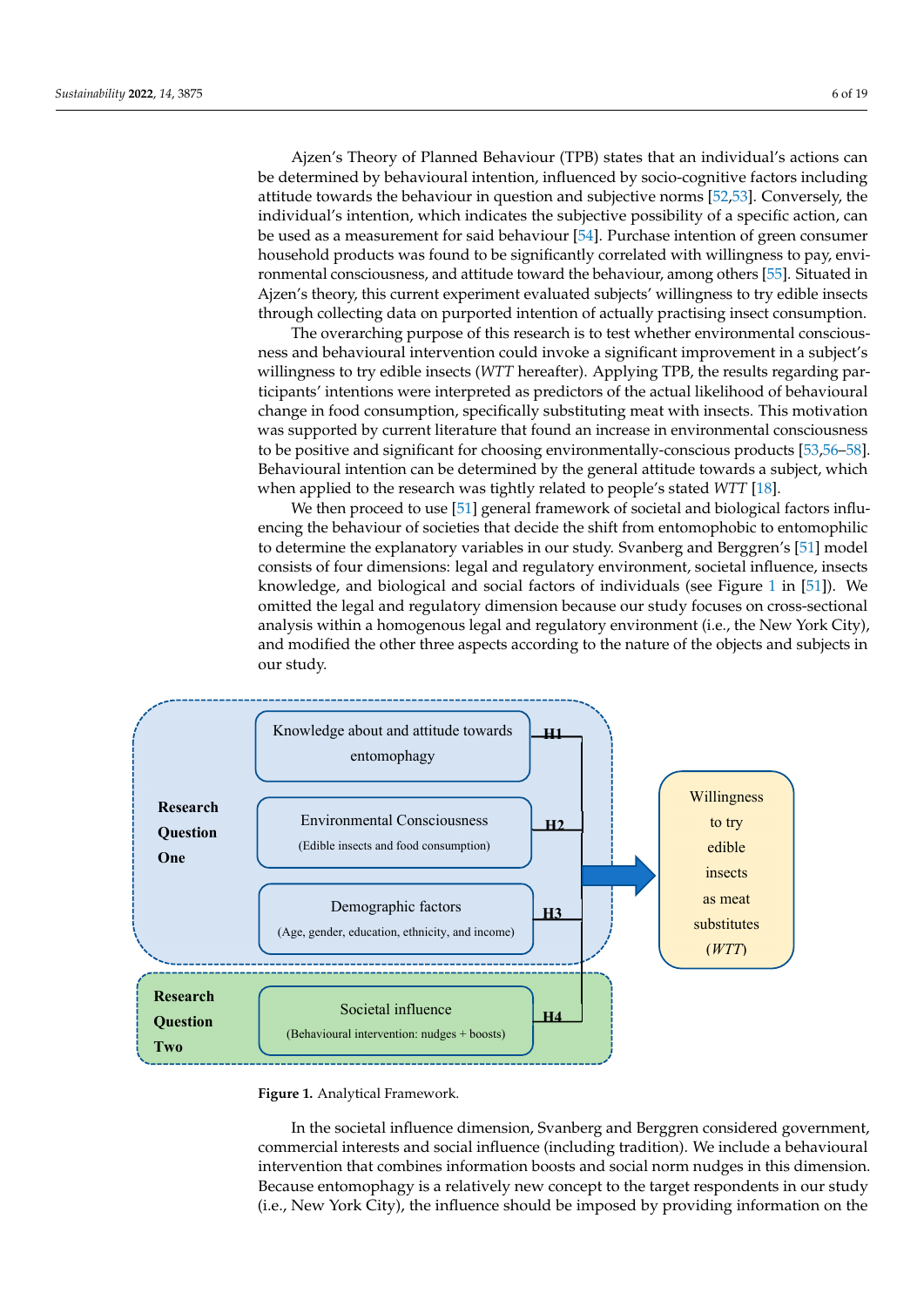benefits and positive aspects of entomophagy, especially regarding environmental conservation and food security. The framework in Grune-Yanoff et al. [\[59\]](#page-18-8) also suggests that boosts should be considered because the acceptance of entomophagy depends on agent motivation (i.e., respondents will not act subconsciously when choosing edible insects as meat substitutes) and teachability (i.e., via the provision of information). Meanwhile, environmental protection and sustainability have become social norms, of which the nudging effect cannot be overlooked. In response to the call for combining behavioural tools in the literature, we include design text messages and infographics on the environmental and societal benefits of entomophagy in this dimension of the framework. The effect of these behavioural interventions will be tested by comparing the reported *WTT* between the control and the treatment groups.

Next, we divide environmental consciousness in three levels: specific to edible insects, food consumption, and general environmental attitude regarding the relationship between nature and human beings. Environmental consciousness is a rather broad and vague concept for the general public. If not finely defined and explicitly framed, respondents will likely choose answers that they believe to be (politically) correct, instead of providing genuine answers to the questions. This research design will enhance our understanding of the heterogenous effects of environmental consciousness on *WTT*.

Finally, we use a measure of food neophobia to capture the knowledge about and attitude towards entomophagy. A wide range of demographic factors are also included in the framework to control for the variations of personal traits among respondents. The relationship between *WTT* and its determinants are shown in Figure [1.](#page-5-0) The factors to be used to answer the two research questions are also illustrated by dividing the four groups of determinants into two boxes. Taking stock of existing literature, a total of four hypotheses are derived from the analytical framework as follows.

**Hypothesis 1. (H1).** *Knowledge about and attitude towards entomophagy affect WTT.*

**Hypothesis 2. (H2).** *Environmental consciousness and WTT are positively associated.*

**Hypothesis 3. (H3).** *Demographic factors affects WTT.*

**Hypothesis 4. (H4).** *Environmental information nudges improves WTT.*

#### <span id="page-6-0"></span>**4. Experiment Design and Implementation**

#### *4.1. Experiment Design*

An experiment was conducted via a questionnaire survey that consists of a combination of original, adapted, and extracted questions on subjects that past studies on consumer preferences regarding edible insects have found to be influential [\[14](#page-16-13)[–18\]](#page-16-14). Following Cicatiello, De Rosa, Franco and Lacetera [\[15\]](#page-16-18), the questionnaire was divided into three parts: food purchasing behaviours and environmental awareness, attitude towards entomophagy, and subject demography.

The first section on food purchasing and environmental awareness began by asking respondents to score their agreement on a 7-point Likert scale for the statement: "Animal protein is a part of my regular diet (meat, milk and dairy, eggs, fish, etc.)". This question was to assess whether or not the subject was a consumer of meat/animal products.

Next, food neophobia was measured on a 7-point Likert scale with four statements selected from the food neophobia scale by Pliner and Hobden [\[60\]](#page-18-9) and used by Verbeke [\[14\]](#page-16-13) which were: "I am constantly sampling new and different foods", "I don't trust new foods", "If I don't know what is in a food, I won't try it", and "I will eat almost anything"  $[14,60]$  $[14,60]$ .

Then, the subject's environmental awareness when making food choices was measured on a 7-point Likert scale with the statement: "When I buy foods, I try to consider how my use of them will affect the environment". Similarly, the subject's environmental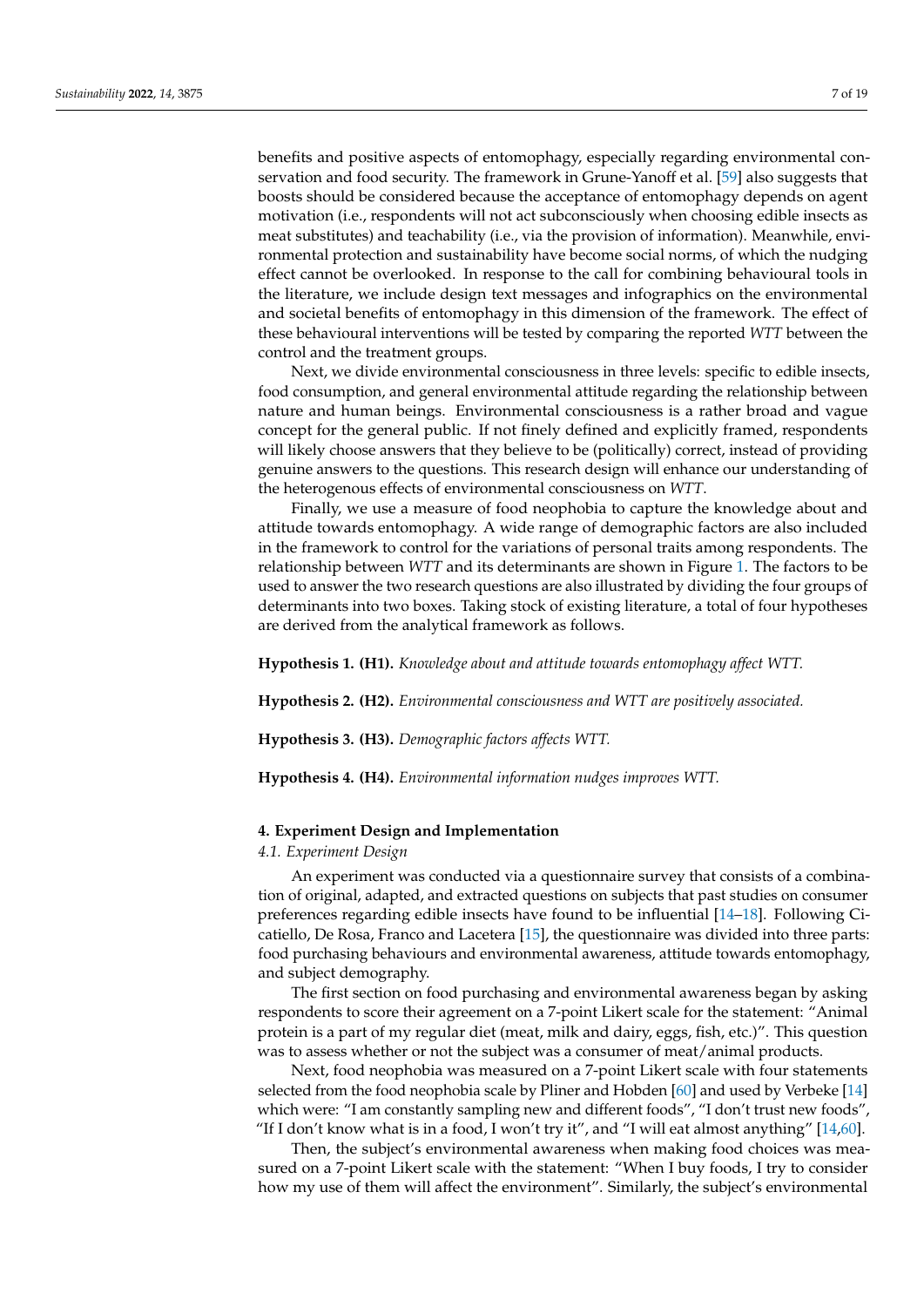consciousness in general consumption was assessed using the statement: "I buy ecofriendly (e.g., organic, local, free-range, etc.) products on a regular basis". Lastly, general environmental attitude was measured by three items sourced from DeChano [\[61\]](#page-18-10) and Hiramatsu et al. [\[62\]](#page-18-11). The three statements were selected for being phrased negatively to account for acquiescence bias, or "yes-bias" which conditions participants to be more likely to agree with a given statement separate from the statement's content, particularly in the context of environmental consciousness [\[62\]](#page-18-11). The items were: "Humans have the right to modify the natural environment to suit their needs", "The balance of nature is strong enough to cope with the impacts of modern industrial nations", and "Individual action will not improve the environment" [\[61](#page-18-10)[,62\]](#page-18-11).

In the second section, respondents were randomly allocated in either a control or treatment group. Both groups were asked questions about their prior familiarity with edible insects on a 7-point Likert scale and their willingness to try entomophagy was assessed by scoring three statements on a 7-point Likert scale: (1) "I would try at least one of these products if it was available in the grocery store I was shopping at" alongside six examples of food product concepts containing insects that were designed by a gastronomist based on focus group discussions (sourced from [\[18\]](#page-16-14)), (2) "If there was edible insect-based foods for sale in regular grocery stores, I would buy it" and (3) "I would be willing to try edible insects as a substitute for meat". About half of the respondents were randomly allocated to a treatment before answering the question about their willingness to try entomophagy. The treatment group was exposed to a behavioural intervention that combines information boosts and social norm nudges. The control group proceeded with the rest of the survey without being exposed to this treatment.

The behavioural intervention consisted of two parts. First, a brief introduction on the concept of edible insects, facts and figures on the rate of increase of global meat consumption, data on the annual amount of GHGs generated by livestock production, and the statement that "A global transition towards low-meat diets may reduce the costs of climate change mitigation by as much as 50 percent in 2050" [\[63\]](#page-18-12). This is the information 'boost' part of the behavioural intervention. Second, the text concluded with "You can help save our planet with your food choices", following prior literature suggesting that reminding consumers about the capability of an individual to make a difference can effectively encourage pro-environmental behaviour [\[64\]](#page-18-13). The information provided was selected to represent environmental impact on a global scale, following research that people were more prone to pro-environmental behaviour when environmental issues were framed on the global rather than local level [\[65\]](#page-18-14). This is the nudge (i.e., social norm) part of the behavioural intervention.

For the entire treatment group, five lines of texts (Table [1\)](#page-8-0) and two infographics were provided (Figure [2\)](#page-8-1): one original image compared water usage, land usage, and GHG emissions between beef and insects, while the other (sourced from [\[66\]](#page-18-15)) compared the amount of feed required to produce 1 kg of animal weight between beef, pork, poultry, and insects (adopted from [\[66,](#page-18-15)[67\]](#page-18-16)). We built in a two-minute timer for this part of the questionnaire and required the respondents to check a box next to each message/infographic before proceeding to the next question.

The third and last part of the questionnaire analysed the subject's demography, asking particular questions that were shown to be influential factors in consumer preferences in past studies. The characteristics asked were age, education, gender, ethnicity, and annual income.

Finally, we conducted a pilot survey for 15 people and through feedback adjusted the time duration of the treatment, corrected textual errors, and clarified terms that were overly technical. Ethical approval was obtained from the Research Committee of the Department of Land Economy, University of Cambridge.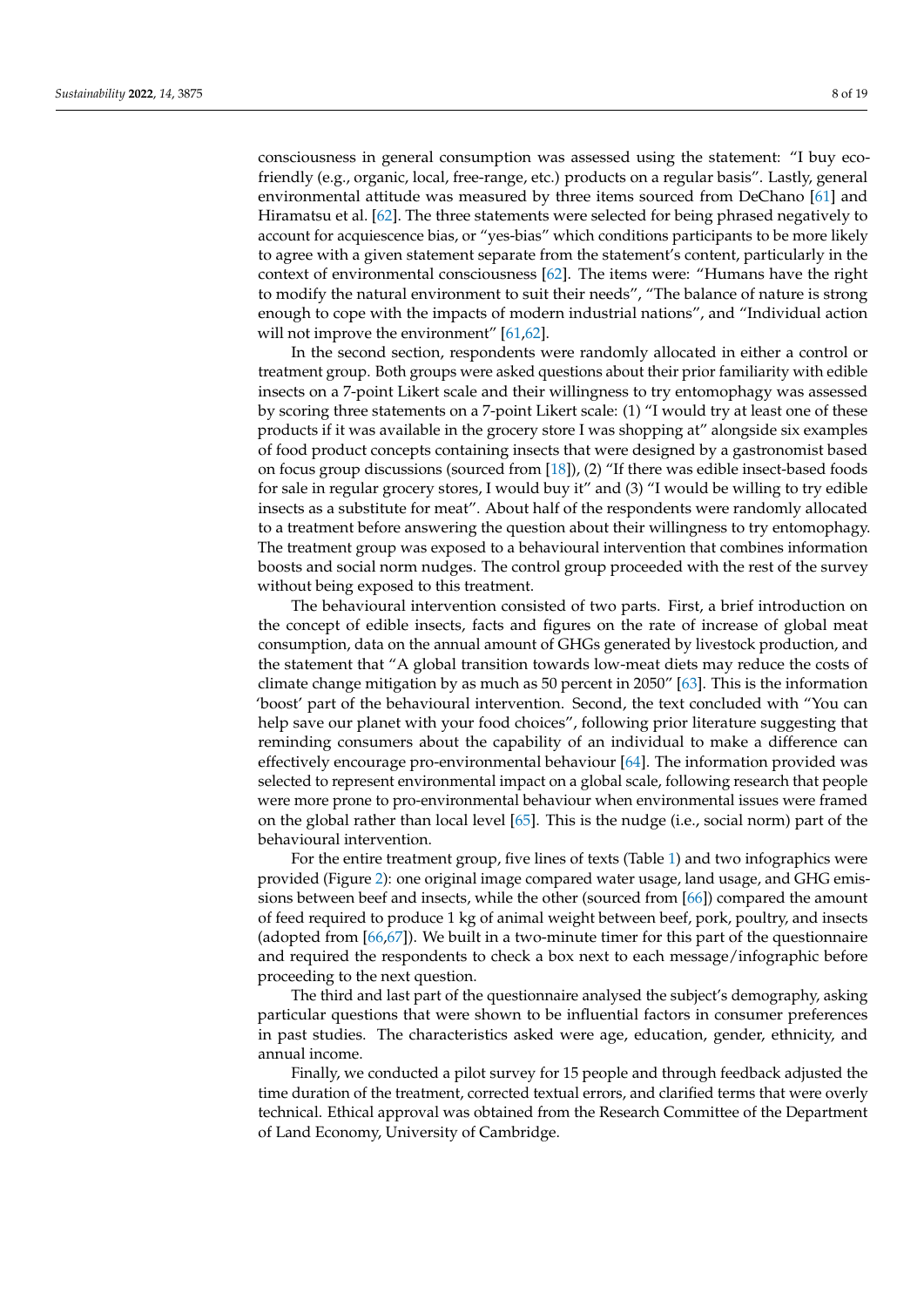| No. | <b>Text Message</b>                                                                                                                                                                                                                                                                                                                                                                                           |
|-----|---------------------------------------------------------------------------------------------------------------------------------------------------------------------------------------------------------------------------------------------------------------------------------------------------------------------------------------------------------------------------------------------------------------|
| 1   | Edible insects are insect species that are used for human consumption,<br>whole or as an ingredient in processed food products such as burger<br>patties, pasta, or snacks. While edible insects have been a traditional part<br>of people's diets in other countries for millennia, the United States is<br>recently being introduced to edible insects as a sustainable alternative to<br>traditional meat. |
| 2   | Global meat production has nearly quadrupled during the past<br>half-century with a 380% increase from 71 million tons over 240 million<br>tons. This trend is expected to continue to 465 million tons of meat<br>consumed in 2050. Livestock production generated 3 million tons of<br>carbon dioxide in 2018, equal to 80% of the total GHG emissions of the<br>global agriculture industry.               |
| 3   | The consequences of meat production include acidification, climate<br>change due to GHGs, deforestation, soil erosion, desertification, loss of<br>plant biodiversity, and water pollution.                                                                                                                                                                                                                   |
| 4   | The world's cattle alone consume a quantity of food equal to the caloric<br>needs for 8.7 billion people—more than the entire human population on<br>earth (PETA).                                                                                                                                                                                                                                            |
| 5   | You can help save our planet with your food choices.                                                                                                                                                                                                                                                                                                                                                          |

**Amount of feed required** 

2.5 kg.

Chicken

1.7 kg.

Crickets

per 1 kilogram of animal weight:

SOURCE UN Food and Agriculture Organization's "Edible insects" report

<span id="page-8-0"></span>**Table 1.** Text messages displayed to the treatment group.



<span id="page-8-1"></span>Water used per gram of protein produced • Beef: 112 liters • Insects : 2 liters

# Land used per gram of protein produced:

• Beef: 254 square meters

• Insects: 18 square meters

#### **Greenhouse Gas Emissions** released per kg produced:

• Beef: 2850 grams

• Insects: 2 grams

# (**a**) Infographic 1 (**b**) Infographic 2

**5 kg.** 

Pork

10 kg.

**Beef** 

**Figure 2.** Infographics provided in treatment regarding environmental impact of proteins. **Figure 2.** Infographics provided in treatment regarding environmental impact of proteins.

# **4.2. Sample and Data Collection** analysed the subjection

Cross-sectional data were collected from a sample of 393 adults (18 years and older) in the state of New York, United States, during June and July 2021. The U.S. is the fourth largest emitter of CO<sub>2</sub> from agricultural production at a total of 360 million tonnes per year [\[68\]](#page-18-17) and the greatest consumer of annual meat consumption per capita among OECD countries with the average citizen eating 99 kg of meat annually [\[69\]](#page-18-18). Consequently, for entomophagy to produce significant progress towards climate change mitigation, it is critical to conduct research on people's attitude towards entomophagy in other Western York as our test ground because we hypothesised that it was more likely for residents in large metropolitan areas to adopt innovative ideas and unconventional products. countries, specifically the U.S., aside from European nations. We chose the state of New

The experiment was conducted at Amazon MTurk, which is a widely used online panel data platform for online survey and experiments  $[70,71]$  $[70,71]$ . Under the assumptions of a 95% confidence interval and a margin of error of 5%, the minimum sample size was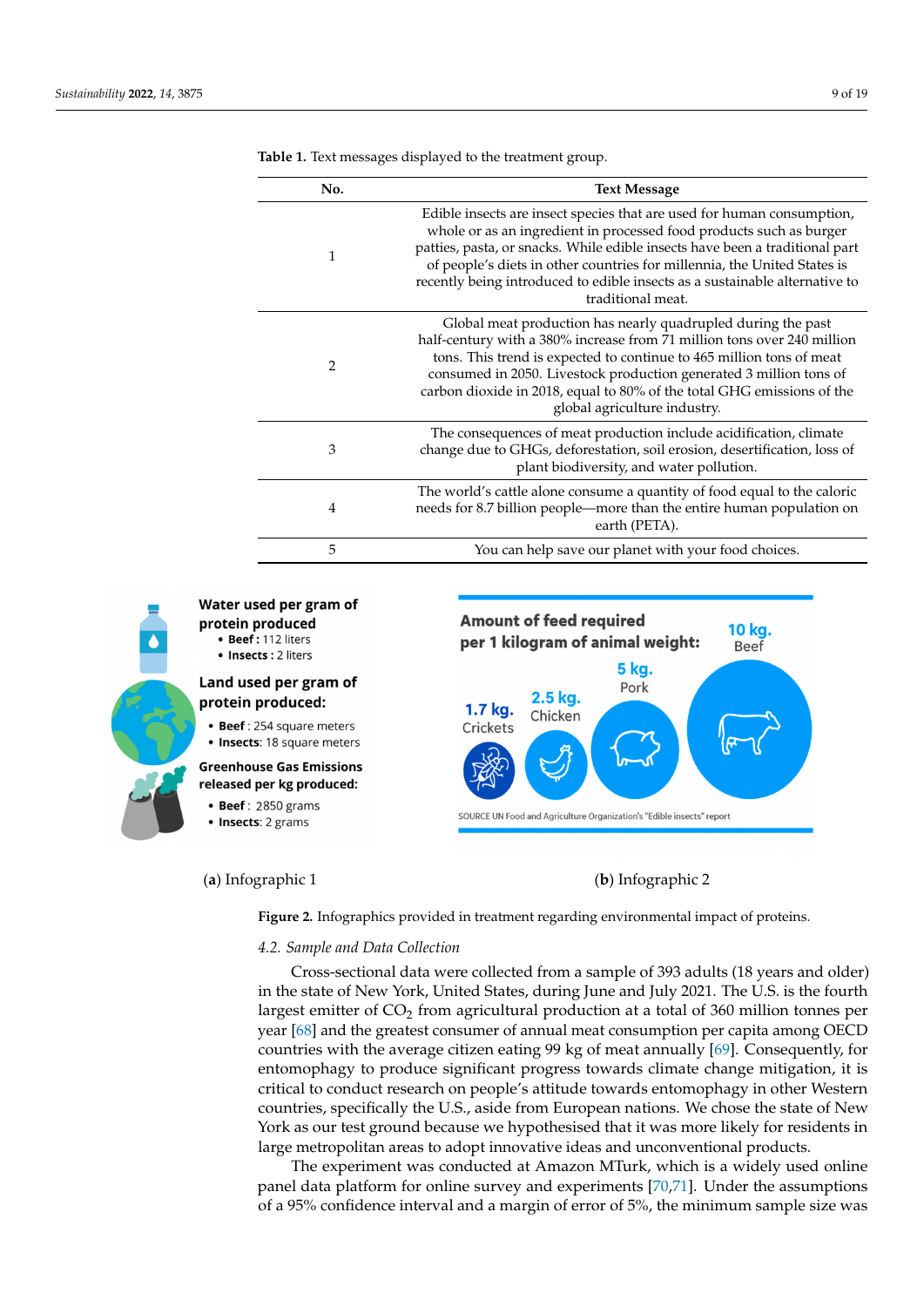estimated to be 385. (We calculate the target sample size by using the sample size calculator from Qualtrics.com, which is one of the largest online survey and experiment platforms. Our questionnaire was designed at this platform and later distributed via MTurk. The calculation is based on an estimated population size of ten million. Details can be found at [https://www.qualtrics.com/blog/calculating-sample-size/,](https://www.qualtrics.com/blog/calculating-sample-size/) accessed on 27 February 2022.) Our sample size of 393 meets this criterion. A total of 198 valid responses were collected in the control group, and 195 in the treatment group. The small difference in size between groups is predicted to be random and not of serious concern as the profile of the two groups are largely similar (see Table [2\)](#page-9-0). The data collection portion of the survey consisted of 14 Likert-scale questions and 6 demographic questions. The participants' incentive to complete the survey was a small monetary reward. The average duration of the survey was 4 min and 32 s, and each survey cost \$1.40 USD.

| Variable  | <b>Values</b>              | <b>Whole Sample</b><br>$(n = 393)$ | <b>Control Group</b><br>$(n = 198)$ | <b>Treatment Group</b><br>$(n = 195)$ |
|-----------|----------------------------|------------------------------------|-------------------------------------|---------------------------------------|
| Gender    | Female                     | 48.85                              | 50.00                               | 47.69                                 |
|           | Male                       | 48.09                              | 46.97                               | 49.23                                 |
|           | Non-binary                 | 2.29                               | 2.53                                | 2.05                                  |
|           | Transgender                | 0.51                               | 0.51                                | 0.51                                  |
|           | Other                      | 0.25                               | 0.00                                | 0.51                                  |
| Age       | $18 - 24$                  | 12.21                              | 11.62                               | 12.82                                 |
| (years)   | $25 - 34$                  | 41.48                              | 44.95                               | 37.95                                 |
|           | $35 - 44$                  | 25.19                              | 23.23                               | 27.18                                 |
|           | $45 - 54$                  | 11.96                              | 11.62                               | 12.31                                 |
|           | $55+$                      | 9.16                               | 8.59                                | 9.74                                  |
| Education | Elementary/Primary         | 1.02                               | 2.02                                | 0.00                                  |
|           | High<br>School/Secondary   | 14.76                              | 15.66                               | 13.85                                 |
|           | Post-<br>secondary/College | 84.22                              | 82.32                               | 86.15                                 |
| Ethnicity | Asian-Pacific Islander     | 13.23                              | 12.12                               | 14.36                                 |
|           | Black/African<br>American  | 9.16                               | 8.59                                | 9.74                                  |
|           | Hispanic/Latino<br>Native  | 7.89                               | 8.08                                | 7.69                                  |
|           | American/Alaskan<br>Native | 1.78                               | 1.52                                | 2.05                                  |
|           | White/Caucasian            | 63.87                              | 65.66                               | 62.05                                 |
|           | Multiracial/Biracial       | 3.31                               | 3.54                                | 3.08                                  |
|           | Other                      | 0.76                               | 0.51                                | 1.03                                  |
| Income    | $\theta$                   | 2.29                               | 3.03                                | 1.54                                  |
| $(\$)$    | 1-9999                     | 10.18                              | 10.10                               | 10.26                                 |
|           | 10,000-24,999              | 10.69                              | 13.13                               | 8.21                                  |
|           | 25,000-49,999              | 23.92                              | 25.25                               | 22.56                                 |
|           | 50,000-74,999              | 28.24                              | 22.22                               | 34.36                                 |
|           | 75,000-99,999              | 10.18                              | 12.12                               | 8.21                                  |
|           | 100,000-149,999            | 6.36                               | 6.57                                | 6.15                                  |
|           | $150,000+$                 | 3.82                               | 3.03                                | 4.62                                  |
|           | Prefer not to answer       | 4.33                               | 4.55                                | 4.10                                  |

<span id="page-9-0"></span>**Table 2.** Demographic statistics of sample (%).

The demographic features of the total sample, the control subgroup, and the treatment subgroup are presented in Table [2.](#page-9-0) As these factors could potentially bias the study's results, independent samples t-tests were conducted for all demographic variables of the sample to ensure that the variation between control and treatment groups was insignificant; the *p*-values for age (0.50), education (0.15), income (0.37), gender (0.53), and ethnicity (0.47) were all greater than 0.05, confirming the null hypothesis that both groups had equal means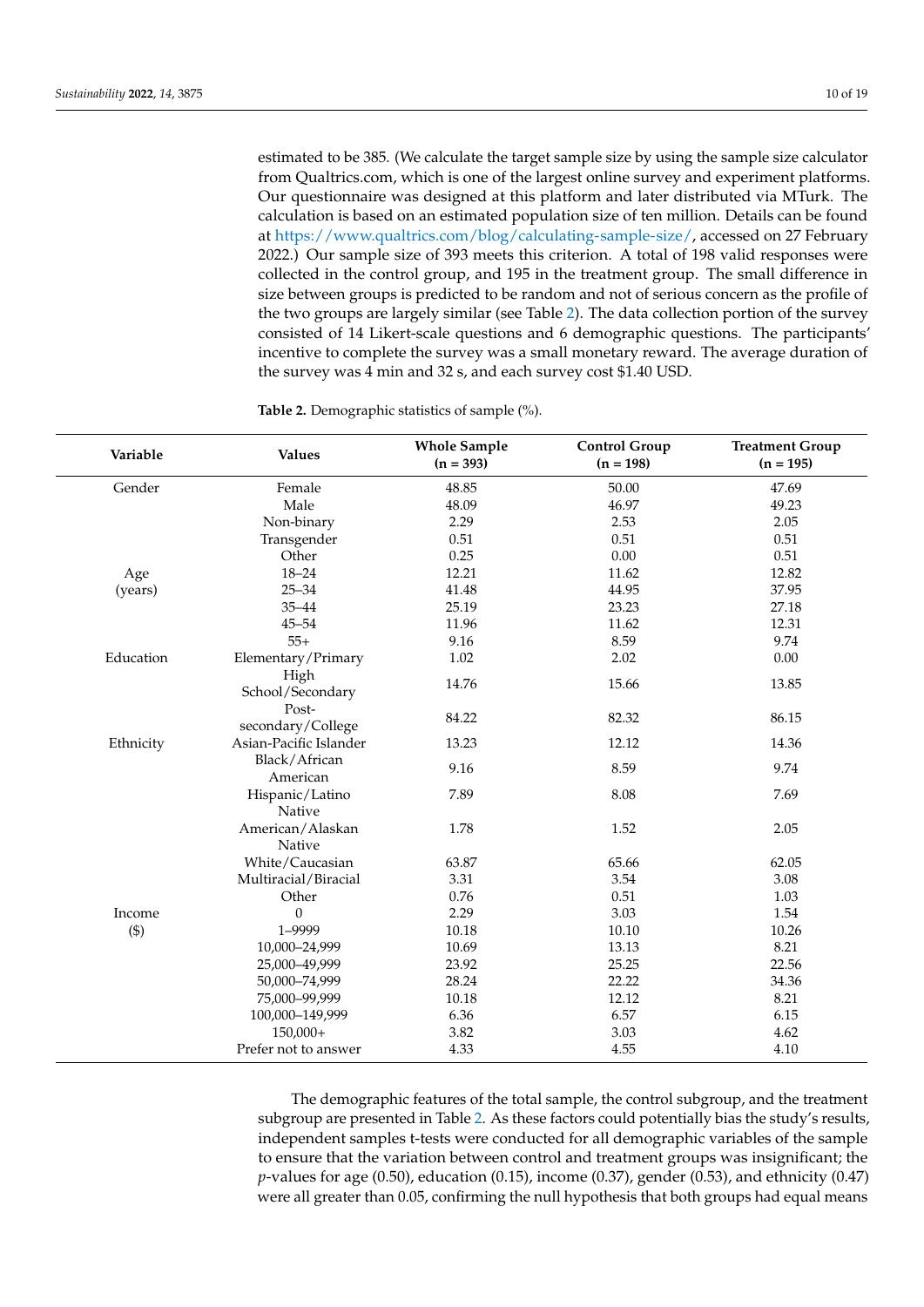for all demographic factors. Our sample consists of young and educated individuals from a large metropolitan area, who are more likely to adopt innovative ideas and unconventional products. As a result, our sample is representative of the target population—residents of developed countries where resistance to entomophagy is more common. This ensures the external validity of the study.

## *4.3. Statistical Methods*

A subject's willingness to try edible insects (*WTT*) was identified as the dependent variable. The responses to the corresponding survey question were re-coded as a discrete "yes" or "no" binary decision; the Likert-scale answers "strongly agree", "agree", and "somewhat agree" were analysed as a "yes" and the rest as a "no". Following the practice in the literature, we adopted a dichotomous segmentation for a product that is infrequently purchased and/or there is a strong attitude toward the product, both of which apply to edible insects in Western countries [\[14](#page-16-13)[,15\]](#page-16-18).

The discrete decision was modelled using a binary logistic regression model following Cicatiello, De Rosa, Franco and Lacetera [\[15\]](#page-16-18) and Verbeke [\[14\]](#page-16-13). The binary dependent response *WTT* is a function of *K* explanatory variables, denoted  $x_{ki}$ , where  $k = 1, \dots, K$ for the individual  $i$  ( $i = 1, \ldots, n$  $i = 1, \ldots, n$  $i = 1, \ldots, n$ ). Besides the demographic factors listed in Table 1, we also include six more explanatory variables that are generated from the experiments: *Meat* (animal protein consumption), *AvgNeo* (average score of food neophobia), *Envfood* (environmental consideration in food choices), *Envcon* (tendency to purchase eco-friendly in daily consumption), *AvgEnv* (awareness of human impact on the natural environment), and *Exp* (familiarity with entomophagy). Thus, the purpose of the logistic regression was to analyse the relationship between the explanatory variables and the dependent variable, the willingness to eat insects. The probability of success is written as  $p_i = P(WTT_i = 1 | \mathbf{X})$ , where **X** is the matrix of all independent variables considered. The relationship can be written as:

$$
WTT_i = \beta_0 + \sum_{k=1}^{K} \beta_k x_{ik} + \gamma Teatment_i + \varepsilon_i
$$
\n(1)

where *Teatment<sup>i</sup>* = 1 if individual *i* is from the treatment group, and zero otherwise.  $β_0$ ,  $β_1$ ,..., $β_k$  were the coefficients that capture the effect of the explanatory variables that were to be estimated.  $\gamma$  measures the effect of the information nudges that we implemented in the experiment. Specifically, we use the estimates of *βs* to answer the first research question, and the estimate of  $\gamma$  to answer the second research question.

#### **5. Empirical Findings**

#### *5.1. Descriptive Statistics*

In Table [3](#page-11-0) we report the mean responses to questions in parts I & II of the questionnaire, as well as variables that we generated based on these questions. The average value of *WTT* indicates that 51% of the respondents in the treatment group would be willing to try entomophagy, whereas 41% of the control group answered as such. Past studies reported lower scores: Cicatiello, De Rosa, Franco and Lacetera [\[15\]](#page-16-18) found 31% to be willing; Vanhonacker, Van Loo, Gellynck and Verbeke [\[35\]](#page-17-15) found 5% to be willing; and Verbeke [\[14\]](#page-16-13) found 19% to be "willing or ready" to adopt edible insects as a meat alternative. This could be due to a few reasons: the increased interest that entomophagy has received in the past few years following the aforementioned studies, the development of insect-incorporated food products rather than whole insects, and the food culture in New York, which is characterised by an innovative restaurant scene and may be less traditional than other less urbanised areas.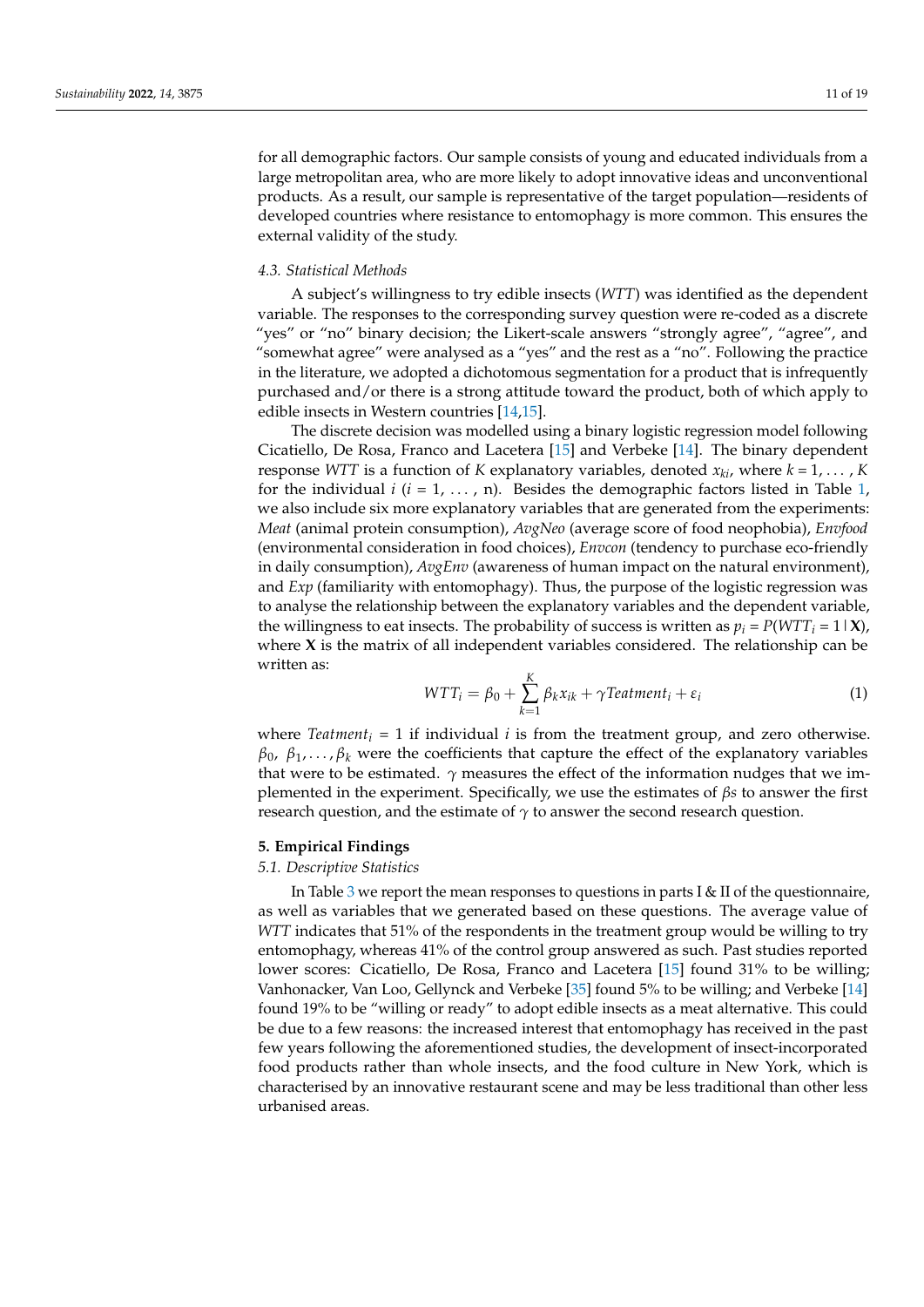| Variable Name                                                               | <b>Ouestion or Definition</b>                                                                                   | Whole<br>Sample<br>$(n = 393)$ | Control<br>Group<br>$(n = 198)$ | Treatment<br>Group<br>$(n = 195)$ | t-Test Statistics<br>$(p$ -Value) |
|-----------------------------------------------------------------------------|-----------------------------------------------------------------------------------------------------------------|--------------------------------|---------------------------------|-----------------------------------|-----------------------------------|
| Neo1                                                                        | I am constantly sampling new<br>and different foods. (R)                                                        | 3.24                           | 3.32                            | 3.16                              | 1.07(0.28)                        |
| Neo2                                                                        | I don't trust new foods.                                                                                        | 3.03                           | 2.92                            | 3.13                              | $-1.42(0.16)$                     |
| Neo3                                                                        | If I don't know what is in a<br>food, I won't try it.                                                           | 3.91                           | 3.84                            | 3.98                              | $-0.76(0.45)$                     |
| Neo4<br>Neoscore                                                            | I will eat almost anything. (R)<br>$=\frac{(Neo1+Neo2+Neo3+Neo4)}{1}$                                           | 4.02<br>3.55                   | 4.02<br>3.53                    | 4.03<br>3.58                      | $-0.09(0.93)$<br>$-0.41(0.68)$    |
| Envfood                                                                     | When I buy foods, I try to<br>consider how my use of them<br>will affect the environment.                       | 4.03                           | 3.97                            | 4.09                              | $-0.69(0.49)$                     |
| Envcon                                                                      | I buy eco-friendly (e.g.,<br>organic, local, free-range, etc.)<br>products on a regular basis.                  | 4.30                           | 4.18                            | 4.42                              | $-1.33(0.18)$                     |
| Env1                                                                        | Humans have the right to<br>modify the natural<br>environment to suit their<br>needs. (R)                       | 4.15                           | 4.18                            | 4.11                              | 0.45(0.65)                        |
| Env <sub>2</sub>                                                            | The balance of nature is strong<br>enough to cope with the<br>impacts of modern industrial<br>nations. $(R)$    | 4.62                           | 4.67                            | 4.56                              | 0.61(0.54)                        |
| Env3                                                                        | The so-called ecological crisis<br>facing humankind has been<br>greatly exaggerated. (R)                        | 5.12                           | 5.24                            | 4.99                              | 1.34(0.18)                        |
| Envgen                                                                      | $=$ $\frac{Env1 + Enc2 + Env3}{Env2 + Env3}$                                                                    | 4.87                           | 4.96                            | 4.78                              | 1.07(0.28)                        |
| Exp                                                                         | How familiar are you with the<br>concept of eating insect-based<br>foods?                                       | 5.02                           | 5.22                            | 4.82                              | 2.58(0.01)                        |
| Meat                                                                        | Animal protein is a part of my<br>regular diet (meat, milk and<br>dairy, eggs, fish, etc.).                     | 5.93                           | 5.83                            | 6.02                              | $-1.23(0.22)$                     |
| Will1                                                                       | I would try at least one of these<br>products if it was available in<br>the grocery store I was<br>shopping at. | 3.69                           | 3.50                            | 3.88                              | $-1.87(0.06)$                     |
| Will2                                                                       | If there was edible insect-based<br>foods for sale in regular<br>grocery stores, I would buy it.                | 3.38                           | 3.24                            | 3.53                              | $-1.58(0.11)$                     |
| Will3                                                                       | I would be willing to try edible<br>insects as a substitute for meat.                                           | 3.56                           | 3.44                            | 3.68                              | $-1.23(0.22)$                     |
| $= 1$ if $\frac{Will1 + Will2 + Will3}{3} > 4$ , and<br>WTT<br>0 otherwise. |                                                                                                                 | 0.46                           | 0.41                            | 0.51                              | $-1.97(0.05)$                     |

<span id="page-11-0"></span>**Table 3.** Mean responses to questions in parts I & II of the questionnaire.

Note: (R) means the original answers were reverse-coded. For example, if someone chose 6 (Agree) in question "I am constantly sampling new and different foods", it was coded as 2 for variable Neo1, which serves as a measurement of the level of neophobia. We include reverse-coded questions to reduce acquiescence bias, or "yes-bias" which conditions participants to be more likely to agree with a given statement separate from the statement's content, particularly in the context of environmental consciousness. All questions were measured on a 7-point Likert scale.

The data stated that approximately three-quarters (74.3%) of subjects were familiar with entomophagy (i.e., *Exp* = 5, 6, or 7), a higher statistic compared to research in Portugal [16%; 16], Belgium [39%; 17], and Italy [5%; 15]. Perhaps the innovative and ethnically diverse food culture of New York could be one explanation; however, the questionnaire did not specify whether subjects' experience included actual consumption of insects, which might have produced a lower statistic. We also noted that there are more respondents who are familiar with the concept of eating insect-based foods in the control group, i.e., 77.73% in the control group versus 70.77% in the treatment group. The difference in the mean responses to the *Exp* question is significant at the 1% level. This is a result of the random allocation of respondents in the two groups. As shown in the last column in Table [3,](#page-11-0) this is the only factor that is significantly different between the two groups.

We conducted two independent samples *t* tests on the mean score of *WTT* between the control and treatment groups, and found the difference is significant at the 5% level  $(p$ -value  $= 0.0493$ ). This is a preliminary result indicating the positive effect of the environmental information nudge. However, due to the difference in familiarity with the concept of eating insect-based foods between the treatment and the control group, albeit small in size (i.e., 5.22−4.82 = 0.40 points), we proceed to estimate a logistic regression model to control for the heterogeneity among respondents.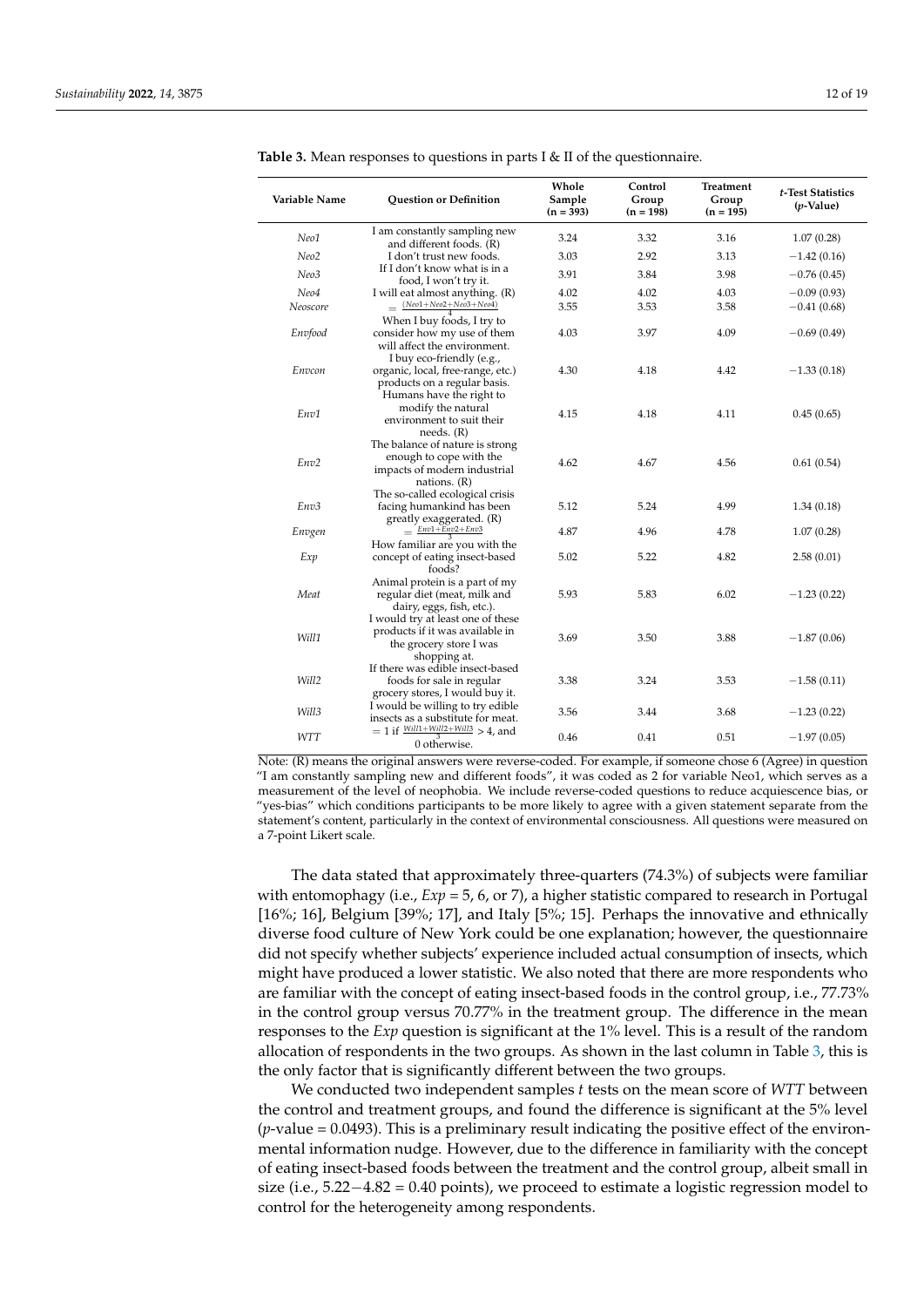## *5.2. Logistic Regression Results*

We estimated four logistic models as reported in Table [4.](#page-12-0) Model 1 consists of an intercept term and the treatment indicator only. The coefficient estimate of *Treatment* is 0.40 and significant, which is consistent with the t-test result reported above. The negative and significant intercept estimate of −0.39 suggests an underlying bias against entomophagy. This is the baseline model in our logistic regression analysis, with which alternative models are compared and assessed.

<span id="page-12-0"></span>**Table 4.** Coefficient estimates and diagnostics binary logistic regression estimating.

| <b>Statistics</b><br>Coef.<br>Coef.<br>Coef.<br>Coef.<br><b>Odds Ratio</b><br>$-0.39$ ***<br>0.44<br>6.04<br>$-1.16$<br>Intercept<br>$0.40*$<br>$0.59**$<br>$0.68***$<br>$0.68***$<br>1.97<br><b>Treatment</b><br>$-0.59$ ***<br>Neoscore<br>$-0.55***$<br>$-0.59***$<br>0.55<br>$0.20**$<br>Envfood<br>$0.21**$<br>$0.23**$<br>1.22<br>Envcon<br>$0.18*$<br>$0.20*$<br>$0.18*$<br>1.19<br>$-0.24$ ***<br>$-0.23**$<br>$-0.25$ ***<br>0.78<br>Envgen<br>$0.30***$<br>$0.35***$<br>$0.32***$<br>Exp<br>1.37<br>Meat<br>0.13<br>0.11<br>$0.65***$<br>$BinGen (=1$ if male)<br>$0.59**$<br>1.92<br>Age<br>$-0.20*$<br>Education<br>$-0.38$<br>BinEth (=1 if white)<br>$-0.07$<br>$-0.09$<br>Income<br>Gend1 (=1 if Female)<br>$-18.21$<br>Gend2 (=1 if Male)<br>$-17.46$<br>$-17.58$<br>Gend <sub>3</sub> (=1 if Non-binary)<br>$-28.21$<br>Gend4 (=1 if Transgender)<br>Aged1 (=1 if 18-24 years old)<br>0.88<br>$1.35***$<br>$A$ ged $2$ (=1 if 25–34 years old)<br>Aged3 (=1 if 35-44 years old)<br>$0.87*$<br>$A$ ged $4$ (=1 if 45–54 years old)<br>$1.02*$<br>Edud1 $(=1$ if<br>$-9.37$<br>Elementary/Primary)<br>$Edud2 (=1$ if High<br>0.51<br>School/Secondary)<br>Ethd1 (=1 if Asian-Pacific<br>8.67<br>Islander)<br>Ethd2 (=1 if Black/African<br>8.92<br>American)<br>Ethd3 (=1 if Hispanic/Latino)<br>9.40<br>$Ethd4 (=1 if Native)$<br>27.77<br>American/Alaskan Native)<br>Ethd5 (=1 if White/Caucasian)<br>8.96<br>$Ethd6 (=1 if$<br>8.21<br>Multiracial/Biracial)<br>$1.97*$<br><i>Incd1</i> (=1 if income is 0)<br>Incd2 $(=1$ if income is 1-9999)<br>0.34<br><i>Incd3</i> (=1 if income is<br>0.67<br>10,000-24,999)<br><i>Incd4</i> (=1 if income is<br>$-0.16$<br>25,000-49,999)<br><i>Incd</i> 5 $(=1$ if income is<br>$-0.26$<br>50,000-74,999)<br><i>Incd6</i> $(=1$ if income is<br>$-0.47$<br>75,000-99,999)<br><i>Incd7</i> (=1 if income is<br>0.45<br>100,000-149,999)<br>$Incd8 (=1$ if income is $150,000+$ )<br>$-0.37$<br>$0.45*$<br>Aged2 (=1 if 25–34 years old)<br>1.57<br>Lowincome (=1 if income<br>$0.77***$<br>2.16<br>$<$ 10,000)<br>AIC<br>460.22<br>541.47<br>461.11<br>453.03<br><b>SC</b><br>549.42<br>511.88<br>588.27<br>492.77<br><b>Wald Statistics</b><br>78.52***<br>73.30 ***<br>$3.84*$<br>73.13 *** | Variables and Diagnostic Test | Model 1 | Model 2<br>Model 3 |  | Model 4 |  |
|---------------------------------------------------------------------------------------------------------------------------------------------------------------------------------------------------------------------------------------------------------------------------------------------------------------------------------------------------------------------------------------------------------------------------------------------------------------------------------------------------------------------------------------------------------------------------------------------------------------------------------------------------------------------------------------------------------------------------------------------------------------------------------------------------------------------------------------------------------------------------------------------------------------------------------------------------------------------------------------------------------------------------------------------------------------------------------------------------------------------------------------------------------------------------------------------------------------------------------------------------------------------------------------------------------------------------------------------------------------------------------------------------------------------------------------------------------------------------------------------------------------------------------------------------------------------------------------------------------------------------------------------------------------------------------------------------------------------------------------------------------------------------------------------------------------------------------------------------------------------------------------------------------------------------------------------------------------------------------------------------------------------------------------------------------------------------------------------------------------------------------------------------------------------------------------------------------------------------------------------------------|-------------------------------|---------|--------------------|--|---------|--|
|                                                                                                                                                                                                                                                                                                                                                                                                                                                                                                                                                                                                                                                                                                                                                                                                                                                                                                                                                                                                                                                                                                                                                                                                                                                                                                                                                                                                                                                                                                                                                                                                                                                                                                                                                                                                                                                                                                                                                                                                                                                                                                                                                                                                                                                         |                               |         |                    |  |         |  |
|                                                                                                                                                                                                                                                                                                                                                                                                                                                                                                                                                                                                                                                                                                                                                                                                                                                                                                                                                                                                                                                                                                                                                                                                                                                                                                                                                                                                                                                                                                                                                                                                                                                                                                                                                                                                                                                                                                                                                                                                                                                                                                                                                                                                                                                         |                               |         |                    |  |         |  |
|                                                                                                                                                                                                                                                                                                                                                                                                                                                                                                                                                                                                                                                                                                                                                                                                                                                                                                                                                                                                                                                                                                                                                                                                                                                                                                                                                                                                                                                                                                                                                                                                                                                                                                                                                                                                                                                                                                                                                                                                                                                                                                                                                                                                                                                         |                               |         |                    |  |         |  |
|                                                                                                                                                                                                                                                                                                                                                                                                                                                                                                                                                                                                                                                                                                                                                                                                                                                                                                                                                                                                                                                                                                                                                                                                                                                                                                                                                                                                                                                                                                                                                                                                                                                                                                                                                                                                                                                                                                                                                                                                                                                                                                                                                                                                                                                         |                               |         |                    |  |         |  |
|                                                                                                                                                                                                                                                                                                                                                                                                                                                                                                                                                                                                                                                                                                                                                                                                                                                                                                                                                                                                                                                                                                                                                                                                                                                                                                                                                                                                                                                                                                                                                                                                                                                                                                                                                                                                                                                                                                                                                                                                                                                                                                                                                                                                                                                         |                               |         |                    |  |         |  |
|                                                                                                                                                                                                                                                                                                                                                                                                                                                                                                                                                                                                                                                                                                                                                                                                                                                                                                                                                                                                                                                                                                                                                                                                                                                                                                                                                                                                                                                                                                                                                                                                                                                                                                                                                                                                                                                                                                                                                                                                                                                                                                                                                                                                                                                         |                               |         |                    |  |         |  |
|                                                                                                                                                                                                                                                                                                                                                                                                                                                                                                                                                                                                                                                                                                                                                                                                                                                                                                                                                                                                                                                                                                                                                                                                                                                                                                                                                                                                                                                                                                                                                                                                                                                                                                                                                                                                                                                                                                                                                                                                                                                                                                                                                                                                                                                         |                               |         |                    |  |         |  |
|                                                                                                                                                                                                                                                                                                                                                                                                                                                                                                                                                                                                                                                                                                                                                                                                                                                                                                                                                                                                                                                                                                                                                                                                                                                                                                                                                                                                                                                                                                                                                                                                                                                                                                                                                                                                                                                                                                                                                                                                                                                                                                                                                                                                                                                         |                               |         |                    |  |         |  |
|                                                                                                                                                                                                                                                                                                                                                                                                                                                                                                                                                                                                                                                                                                                                                                                                                                                                                                                                                                                                                                                                                                                                                                                                                                                                                                                                                                                                                                                                                                                                                                                                                                                                                                                                                                                                                                                                                                                                                                                                                                                                                                                                                                                                                                                         |                               |         |                    |  |         |  |
|                                                                                                                                                                                                                                                                                                                                                                                                                                                                                                                                                                                                                                                                                                                                                                                                                                                                                                                                                                                                                                                                                                                                                                                                                                                                                                                                                                                                                                                                                                                                                                                                                                                                                                                                                                                                                                                                                                                                                                                                                                                                                                                                                                                                                                                         |                               |         |                    |  |         |  |
|                                                                                                                                                                                                                                                                                                                                                                                                                                                                                                                                                                                                                                                                                                                                                                                                                                                                                                                                                                                                                                                                                                                                                                                                                                                                                                                                                                                                                                                                                                                                                                                                                                                                                                                                                                                                                                                                                                                                                                                                                                                                                                                                                                                                                                                         |                               |         |                    |  |         |  |
|                                                                                                                                                                                                                                                                                                                                                                                                                                                                                                                                                                                                                                                                                                                                                                                                                                                                                                                                                                                                                                                                                                                                                                                                                                                                                                                                                                                                                                                                                                                                                                                                                                                                                                                                                                                                                                                                                                                                                                                                                                                                                                                                                                                                                                                         |                               |         |                    |  |         |  |
|                                                                                                                                                                                                                                                                                                                                                                                                                                                                                                                                                                                                                                                                                                                                                                                                                                                                                                                                                                                                                                                                                                                                                                                                                                                                                                                                                                                                                                                                                                                                                                                                                                                                                                                                                                                                                                                                                                                                                                                                                                                                                                                                                                                                                                                         |                               |         |                    |  |         |  |
|                                                                                                                                                                                                                                                                                                                                                                                                                                                                                                                                                                                                                                                                                                                                                                                                                                                                                                                                                                                                                                                                                                                                                                                                                                                                                                                                                                                                                                                                                                                                                                                                                                                                                                                                                                                                                                                                                                                                                                                                                                                                                                                                                                                                                                                         |                               |         |                    |  |         |  |
|                                                                                                                                                                                                                                                                                                                                                                                                                                                                                                                                                                                                                                                                                                                                                                                                                                                                                                                                                                                                                                                                                                                                                                                                                                                                                                                                                                                                                                                                                                                                                                                                                                                                                                                                                                                                                                                                                                                                                                                                                                                                                                                                                                                                                                                         |                               |         |                    |  |         |  |
|                                                                                                                                                                                                                                                                                                                                                                                                                                                                                                                                                                                                                                                                                                                                                                                                                                                                                                                                                                                                                                                                                                                                                                                                                                                                                                                                                                                                                                                                                                                                                                                                                                                                                                                                                                                                                                                                                                                                                                                                                                                                                                                                                                                                                                                         |                               |         |                    |  |         |  |
|                                                                                                                                                                                                                                                                                                                                                                                                                                                                                                                                                                                                                                                                                                                                                                                                                                                                                                                                                                                                                                                                                                                                                                                                                                                                                                                                                                                                                                                                                                                                                                                                                                                                                                                                                                                                                                                                                                                                                                                                                                                                                                                                                                                                                                                         |                               |         |                    |  |         |  |
|                                                                                                                                                                                                                                                                                                                                                                                                                                                                                                                                                                                                                                                                                                                                                                                                                                                                                                                                                                                                                                                                                                                                                                                                                                                                                                                                                                                                                                                                                                                                                                                                                                                                                                                                                                                                                                                                                                                                                                                                                                                                                                                                                                                                                                                         |                               |         |                    |  |         |  |
|                                                                                                                                                                                                                                                                                                                                                                                                                                                                                                                                                                                                                                                                                                                                                                                                                                                                                                                                                                                                                                                                                                                                                                                                                                                                                                                                                                                                                                                                                                                                                                                                                                                                                                                                                                                                                                                                                                                                                                                                                                                                                                                                                                                                                                                         |                               |         |                    |  |         |  |
|                                                                                                                                                                                                                                                                                                                                                                                                                                                                                                                                                                                                                                                                                                                                                                                                                                                                                                                                                                                                                                                                                                                                                                                                                                                                                                                                                                                                                                                                                                                                                                                                                                                                                                                                                                                                                                                                                                                                                                                                                                                                                                                                                                                                                                                         |                               |         |                    |  |         |  |
|                                                                                                                                                                                                                                                                                                                                                                                                                                                                                                                                                                                                                                                                                                                                                                                                                                                                                                                                                                                                                                                                                                                                                                                                                                                                                                                                                                                                                                                                                                                                                                                                                                                                                                                                                                                                                                                                                                                                                                                                                                                                                                                                                                                                                                                         |                               |         |                    |  |         |  |
|                                                                                                                                                                                                                                                                                                                                                                                                                                                                                                                                                                                                                                                                                                                                                                                                                                                                                                                                                                                                                                                                                                                                                                                                                                                                                                                                                                                                                                                                                                                                                                                                                                                                                                                                                                                                                                                                                                                                                                                                                                                                                                                                                                                                                                                         |                               |         |                    |  |         |  |
|                                                                                                                                                                                                                                                                                                                                                                                                                                                                                                                                                                                                                                                                                                                                                                                                                                                                                                                                                                                                                                                                                                                                                                                                                                                                                                                                                                                                                                                                                                                                                                                                                                                                                                                                                                                                                                                                                                                                                                                                                                                                                                                                                                                                                                                         |                               |         |                    |  |         |  |
|                                                                                                                                                                                                                                                                                                                                                                                                                                                                                                                                                                                                                                                                                                                                                                                                                                                                                                                                                                                                                                                                                                                                                                                                                                                                                                                                                                                                                                                                                                                                                                                                                                                                                                                                                                                                                                                                                                                                                                                                                                                                                                                                                                                                                                                         |                               |         |                    |  |         |  |
|                                                                                                                                                                                                                                                                                                                                                                                                                                                                                                                                                                                                                                                                                                                                                                                                                                                                                                                                                                                                                                                                                                                                                                                                                                                                                                                                                                                                                                                                                                                                                                                                                                                                                                                                                                                                                                                                                                                                                                                                                                                                                                                                                                                                                                                         |                               |         |                    |  |         |  |
|                                                                                                                                                                                                                                                                                                                                                                                                                                                                                                                                                                                                                                                                                                                                                                                                                                                                                                                                                                                                                                                                                                                                                                                                                                                                                                                                                                                                                                                                                                                                                                                                                                                                                                                                                                                                                                                                                                                                                                                                                                                                                                                                                                                                                                                         |                               |         |                    |  |         |  |
|                                                                                                                                                                                                                                                                                                                                                                                                                                                                                                                                                                                                                                                                                                                                                                                                                                                                                                                                                                                                                                                                                                                                                                                                                                                                                                                                                                                                                                                                                                                                                                                                                                                                                                                                                                                                                                                                                                                                                                                                                                                                                                                                                                                                                                                         |                               |         |                    |  |         |  |
|                                                                                                                                                                                                                                                                                                                                                                                                                                                                                                                                                                                                                                                                                                                                                                                                                                                                                                                                                                                                                                                                                                                                                                                                                                                                                                                                                                                                                                                                                                                                                                                                                                                                                                                                                                                                                                                                                                                                                                                                                                                                                                                                                                                                                                                         |                               |         |                    |  |         |  |
|                                                                                                                                                                                                                                                                                                                                                                                                                                                                                                                                                                                                                                                                                                                                                                                                                                                                                                                                                                                                                                                                                                                                                                                                                                                                                                                                                                                                                                                                                                                                                                                                                                                                                                                                                                                                                                                                                                                                                                                                                                                                                                                                                                                                                                                         |                               |         |                    |  |         |  |
|                                                                                                                                                                                                                                                                                                                                                                                                                                                                                                                                                                                                                                                                                                                                                                                                                                                                                                                                                                                                                                                                                                                                                                                                                                                                                                                                                                                                                                                                                                                                                                                                                                                                                                                                                                                                                                                                                                                                                                                                                                                                                                                                                                                                                                                         |                               |         |                    |  |         |  |
|                                                                                                                                                                                                                                                                                                                                                                                                                                                                                                                                                                                                                                                                                                                                                                                                                                                                                                                                                                                                                                                                                                                                                                                                                                                                                                                                                                                                                                                                                                                                                                                                                                                                                                                                                                                                                                                                                                                                                                                                                                                                                                                                                                                                                                                         |                               |         |                    |  |         |  |
|                                                                                                                                                                                                                                                                                                                                                                                                                                                                                                                                                                                                                                                                                                                                                                                                                                                                                                                                                                                                                                                                                                                                                                                                                                                                                                                                                                                                                                                                                                                                                                                                                                                                                                                                                                                                                                                                                                                                                                                                                                                                                                                                                                                                                                                         |                               |         |                    |  |         |  |
|                                                                                                                                                                                                                                                                                                                                                                                                                                                                                                                                                                                                                                                                                                                                                                                                                                                                                                                                                                                                                                                                                                                                                                                                                                                                                                                                                                                                                                                                                                                                                                                                                                                                                                                                                                                                                                                                                                                                                                                                                                                                                                                                                                                                                                                         |                               |         |                    |  |         |  |
|                                                                                                                                                                                                                                                                                                                                                                                                                                                                                                                                                                                                                                                                                                                                                                                                                                                                                                                                                                                                                                                                                                                                                                                                                                                                                                                                                                                                                                                                                                                                                                                                                                                                                                                                                                                                                                                                                                                                                                                                                                                                                                                                                                                                                                                         |                               |         |                    |  |         |  |
|                                                                                                                                                                                                                                                                                                                                                                                                                                                                                                                                                                                                                                                                                                                                                                                                                                                                                                                                                                                                                                                                                                                                                                                                                                                                                                                                                                                                                                                                                                                                                                                                                                                                                                                                                                                                                                                                                                                                                                                                                                                                                                                                                                                                                                                         |                               |         |                    |  |         |  |
|                                                                                                                                                                                                                                                                                                                                                                                                                                                                                                                                                                                                                                                                                                                                                                                                                                                                                                                                                                                                                                                                                                                                                                                                                                                                                                                                                                                                                                                                                                                                                                                                                                                                                                                                                                                                                                                                                                                                                                                                                                                                                                                                                                                                                                                         |                               |         |                    |  |         |  |
|                                                                                                                                                                                                                                                                                                                                                                                                                                                                                                                                                                                                                                                                                                                                                                                                                                                                                                                                                                                                                                                                                                                                                                                                                                                                                                                                                                                                                                                                                                                                                                                                                                                                                                                                                                                                                                                                                                                                                                                                                                                                                                                                                                                                                                                         |                               |         |                    |  |         |  |
|                                                                                                                                                                                                                                                                                                                                                                                                                                                                                                                                                                                                                                                                                                                                                                                                                                                                                                                                                                                                                                                                                                                                                                                                                                                                                                                                                                                                                                                                                                                                                                                                                                                                                                                                                                                                                                                                                                                                                                                                                                                                                                                                                                                                                                                         |                               |         |                    |  |         |  |
|                                                                                                                                                                                                                                                                                                                                                                                                                                                                                                                                                                                                                                                                                                                                                                                                                                                                                                                                                                                                                                                                                                                                                                                                                                                                                                                                                                                                                                                                                                                                                                                                                                                                                                                                                                                                                                                                                                                                                                                                                                                                                                                                                                                                                                                         |                               |         |                    |  |         |  |
|                                                                                                                                                                                                                                                                                                                                                                                                                                                                                                                                                                                                                                                                                                                                                                                                                                                                                                                                                                                                                                                                                                                                                                                                                                                                                                                                                                                                                                                                                                                                                                                                                                                                                                                                                                                                                                                                                                                                                                                                                                                                                                                                                                                                                                                         |                               |         |                    |  |         |  |
|                                                                                                                                                                                                                                                                                                                                                                                                                                                                                                                                                                                                                                                                                                                                                                                                                                                                                                                                                                                                                                                                                                                                                                                                                                                                                                                                                                                                                                                                                                                                                                                                                                                                                                                                                                                                                                                                                                                                                                                                                                                                                                                                                                                                                                                         |                               |         |                    |  |         |  |
|                                                                                                                                                                                                                                                                                                                                                                                                                                                                                                                                                                                                                                                                                                                                                                                                                                                                                                                                                                                                                                                                                                                                                                                                                                                                                                                                                                                                                                                                                                                                                                                                                                                                                                                                                                                                                                                                                                                                                                                                                                                                                                                                                                                                                                                         |                               |         |                    |  |         |  |
|                                                                                                                                                                                                                                                                                                                                                                                                                                                                                                                                                                                                                                                                                                                                                                                                                                                                                                                                                                                                                                                                                                                                                                                                                                                                                                                                                                                                                                                                                                                                                                                                                                                                                                                                                                                                                                                                                                                                                                                                                                                                                                                                                                                                                                                         |                               |         |                    |  |         |  |
|                                                                                                                                                                                                                                                                                                                                                                                                                                                                                                                                                                                                                                                                                                                                                                                                                                                                                                                                                                                                                                                                                                                                                                                                                                                                                                                                                                                                                                                                                                                                                                                                                                                                                                                                                                                                                                                                                                                                                                                                                                                                                                                                                                                                                                                         |                               |         |                    |  |         |  |
|                                                                                                                                                                                                                                                                                                                                                                                                                                                                                                                                                                                                                                                                                                                                                                                                                                                                                                                                                                                                                                                                                                                                                                                                                                                                                                                                                                                                                                                                                                                                                                                                                                                                                                                                                                                                                                                                                                                                                                                                                                                                                                                                                                                                                                                         |                               |         |                    |  |         |  |
|                                                                                                                                                                                                                                                                                                                                                                                                                                                                                                                                                                                                                                                                                                                                                                                                                                                                                                                                                                                                                                                                                                                                                                                                                                                                                                                                                                                                                                                                                                                                                                                                                                                                                                                                                                                                                                                                                                                                                                                                                                                                                                                                                                                                                                                         |                               |         |                    |  |         |  |
|                                                                                                                                                                                                                                                                                                                                                                                                                                                                                                                                                                                                                                                                                                                                                                                                                                                                                                                                                                                                                                                                                                                                                                                                                                                                                                                                                                                                                                                                                                                                                                                                                                                                                                                                                                                                                                                                                                                                                                                                                                                                                                                                                                                                                                                         |                               |         |                    |  |         |  |
|                                                                                                                                                                                                                                                                                                                                                                                                                                                                                                                                                                                                                                                                                                                                                                                                                                                                                                                                                                                                                                                                                                                                                                                                                                                                                                                                                                                                                                                                                                                                                                                                                                                                                                                                                                                                                                                                                                                                                                                                                                                                                                                                                                                                                                                         |                               |         |                    |  |         |  |
|                                                                                                                                                                                                                                                                                                                                                                                                                                                                                                                                                                                                                                                                                                                                                                                                                                                                                                                                                                                                                                                                                                                                                                                                                                                                                                                                                                                                                                                                                                                                                                                                                                                                                                                                                                                                                                                                                                                                                                                                                                                                                                                                                                                                                                                         |                               |         |                    |  |         |  |
|                                                                                                                                                                                                                                                                                                                                                                                                                                                                                                                                                                                                                                                                                                                                                                                                                                                                                                                                                                                                                                                                                                                                                                                                                                                                                                                                                                                                                                                                                                                                                                                                                                                                                                                                                                                                                                                                                                                                                                                                                                                                                                                                                                                                                                                         |                               |         |                    |  |         |  |
|                                                                                                                                                                                                                                                                                                                                                                                                                                                                                                                                                                                                                                                                                                                                                                                                                                                                                                                                                                                                                                                                                                                                                                                                                                                                                                                                                                                                                                                                                                                                                                                                                                                                                                                                                                                                                                                                                                                                                                                                                                                                                                                                                                                                                                                         |                               |         |                    |  |         |  |
|                                                                                                                                                                                                                                                                                                                                                                                                                                                                                                                                                                                                                                                                                                                                                                                                                                                                                                                                                                                                                                                                                                                                                                                                                                                                                                                                                                                                                                                                                                                                                                                                                                                                                                                                                                                                                                                                                                                                                                                                                                                                                                                                                                                                                                                         |                               |         |                    |  |         |  |
|                                                                                                                                                                                                                                                                                                                                                                                                                                                                                                                                                                                                                                                                                                                                                                                                                                                                                                                                                                                                                                                                                                                                                                                                                                                                                                                                                                                                                                                                                                                                                                                                                                                                                                                                                                                                                                                                                                                                                                                                                                                                                                                                                                                                                                                         |                               |         |                    |  |         |  |
|                                                                                                                                                                                                                                                                                                                                                                                                                                                                                                                                                                                                                                                                                                                                                                                                                                                                                                                                                                                                                                                                                                                                                                                                                                                                                                                                                                                                                                                                                                                                                                                                                                                                                                                                                                                                                                                                                                                                                                                                                                                                                                                                                                                                                                                         |                               |         |                    |  |         |  |
|                                                                                                                                                                                                                                                                                                                                                                                                                                                                                                                                                                                                                                                                                                                                                                                                                                                                                                                                                                                                                                                                                                                                                                                                                                                                                                                                                                                                                                                                                                                                                                                                                                                                                                                                                                                                                                                                                                                                                                                                                                                                                                                                                                                                                                                         |                               |         |                    |  |         |  |
|                                                                                                                                                                                                                                                                                                                                                                                                                                                                                                                                                                                                                                                                                                                                                                                                                                                                                                                                                                                                                                                                                                                                                                                                                                                                                                                                                                                                                                                                                                                                                                                                                                                                                                                                                                                                                                                                                                                                                                                                                                                                                                                                                                                                                                                         |                               |         |                    |  |         |  |
|                                                                                                                                                                                                                                                                                                                                                                                                                                                                                                                                                                                                                                                                                                                                                                                                                                                                                                                                                                                                                                                                                                                                                                                                                                                                                                                                                                                                                                                                                                                                                                                                                                                                                                                                                                                                                                                                                                                                                                                                                                                                                                                                                                                                                                                         |                               |         |                    |  |         |  |

Note: \*\*\* *p*-value < 1%, \*\* *p*-value < 5%, and \* *p*-value < 10%.

We then proceed to add all control variables in the baseline model. Model 2 includes all independent variables reported in Tables [2](#page-9-0) and [3.](#page-11-0) We also transformed the gender and ethnical background variables into two binary variables, i.e., *BinGen* (=1 if male) and *BinEth* (=1 if white), respectively. Model fitting statistics (AIC, BC, and Wald test statistics) suggest that Model 2 is a significant improvement over Model 1. The intercept term is not significant anymore, suggesting that New York City residents do not have any underlying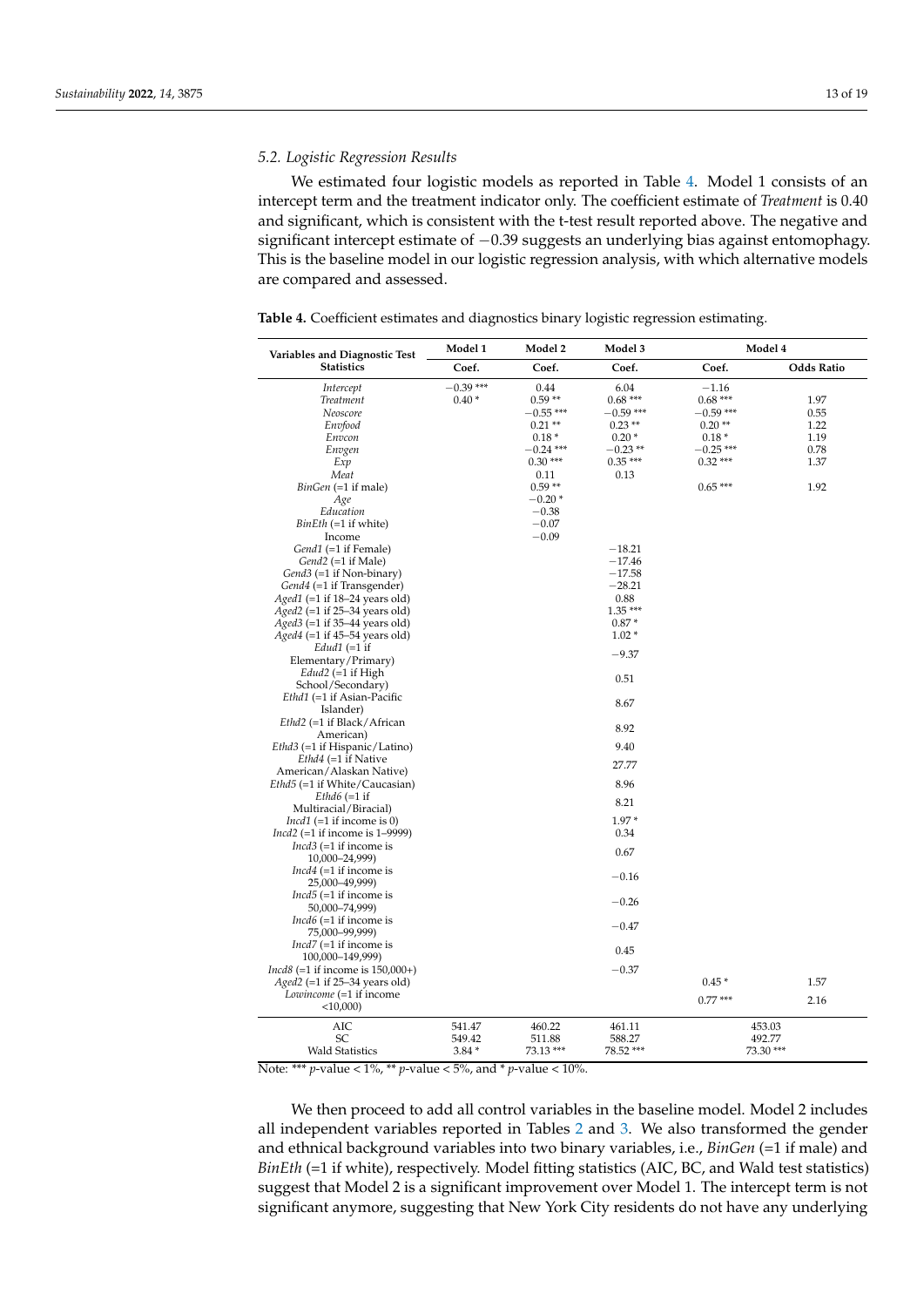tendency either against or in favour of entomophagy. The treatment effect has increased by nearly 50% (i.e., from 0.40 to 0.59) and became more statistically significant. Overall, the data strongly aligned with past studies, suggesting that the influential factors impacting acceptance of entomophagy in the United States were comparable to that of European countries. For example, for *Envfood*, the importance people attach to the environmental impact of food choices, our data indicated a significant and positive impact on *WTT*, the size of which was 1.24 (odds ratio), which aligned with Verbeke [\[14\]](#page-16-13), wherein the size of the effect was 1.71. Similarly, the effect of gender ( $\hat{\beta}_{BinGen} = 0.59$  with an add ratio of 1.80) resonated with findings from Verbeke [\[14\]](#page-16-13), Cicatiello, De Rosa, Franco and Lacetera [\[15\]](#page-16-18), Piha, Pohjanheimo, Lahteenmaki-Uutela, Kreckova and Otterbring [\[18\]](#page-16-14), Megido, Gierts, Blecker, Brostaux, Haubruge, Alabi and Francis [\[17\]](#page-16-16), and Florenca, Correia, Costa and Guine [\[16\]](#page-16-17), which all indicated that men were more likely to try entomophagy than others. The effects of age, ethnical background and income, however, are either insignificant or small. This might be caused by using these categorial variables as numerical ones in Model 2. Consequently, we constructed groups of dummy variables corresponding to the categories included in these variables, and estimated Model 3.

Model 3 does not offer much improvement over Model 2, as suggested by the model fitting statistics. However, it does suggest that certain age and income groups have significant impact on *WTT*. We generated two dummy variables (i.e., *Age2* and *Lowincome*) accordingly to capture the preference of the 25–34 years old group and low-income group. We also omitted animal protein consumption measurement (*Meat*), education (*Education* or *Edud1* & *Edud2*), and ethnical background (*BinEth* or *Ethd1*–*Ethd6*) which are not significant in both Model 2 and Model 3. The resultant Model 4 contains significant independent variables only. This is the final model to test the four hypotheses developed in Section [3.](#page-4-0) The following discussions are based on the coefficient estimates and odd rations of Model 4, as reported in the last two columns in Table [4.](#page-12-0)

To test Hypothesis 1, knowledge about and attitude towards entomophagy affect *WTT*, we look at the coefficient estimate of *Neoscore* and *Exp*. The coefficient estimate of *Neoscore* is −0.59 and significant at the 1% level. This suggests that people with higher levels of neophobia are less likely to try edible insects as meat substitutes. *Exp*, or prior experience with entomophagy, has a positive influence on *WTT*. This was also seen in the results of Verbeke [\[14\]](#page-16-13), Piha, Pohjanheimo, Lahteenmaki-Uutela, Kreckova and Otterbring [\[18\]](#page-16-14), and Megido, Gierts, Blecker, Brostaux, Haubruge, Alabi and Francis [\[17\]](#page-16-16). Both coefficient estimates support Hypothesis 1.

Hypothesis 2 predicts that environmental consciousness and *WTT* are positively associated. This hypothesis is tested by using three measurements of environmental attitudes regarding food choice (*Envfood*), daily consumption (*Envcon*), and relationship between human and nature (*Avgenv*), respectively. The effect size and statistical significance of *Envfood* and *Envcon* are similar and consistent in Models 2 through 4. Specifically, respondents who are more environmentally conscious in their food choices and daily consumption are approximately 20% more likely to try edible insects (i.e., odds ratio equal 1.22 and 1.19, respectively). The effect of general environmental consciousness (*Avgenv*), on the other hand, is negative and significant. This seemingly unintuitive finding could be a result of the influence of vegetarians in our sample, who would likely have high *Avgenv* scores and also would be highly averse to consuming insects as they are in fact animals. This supposition is supported by the positive relationship that consumption of animal protein (*Meat*) has with willingness to try insects (*WTT*). More importantly, our findings highlight the importance of fine-tuned measurements of environmental consciousness in behavioural studies. As environmental consciousness is a rather broad and vague concept for the public, general questions such as those used in the measurement of *Avgenv* might attract automatic and politically correct answers in surveys and interviews, and consequently undermine the validity and reliability of the measurements. Context-specific measurements, such as *Envfood* and *Evncon*, are found to be more robust to such issues, and provide support to Hypothesis 2.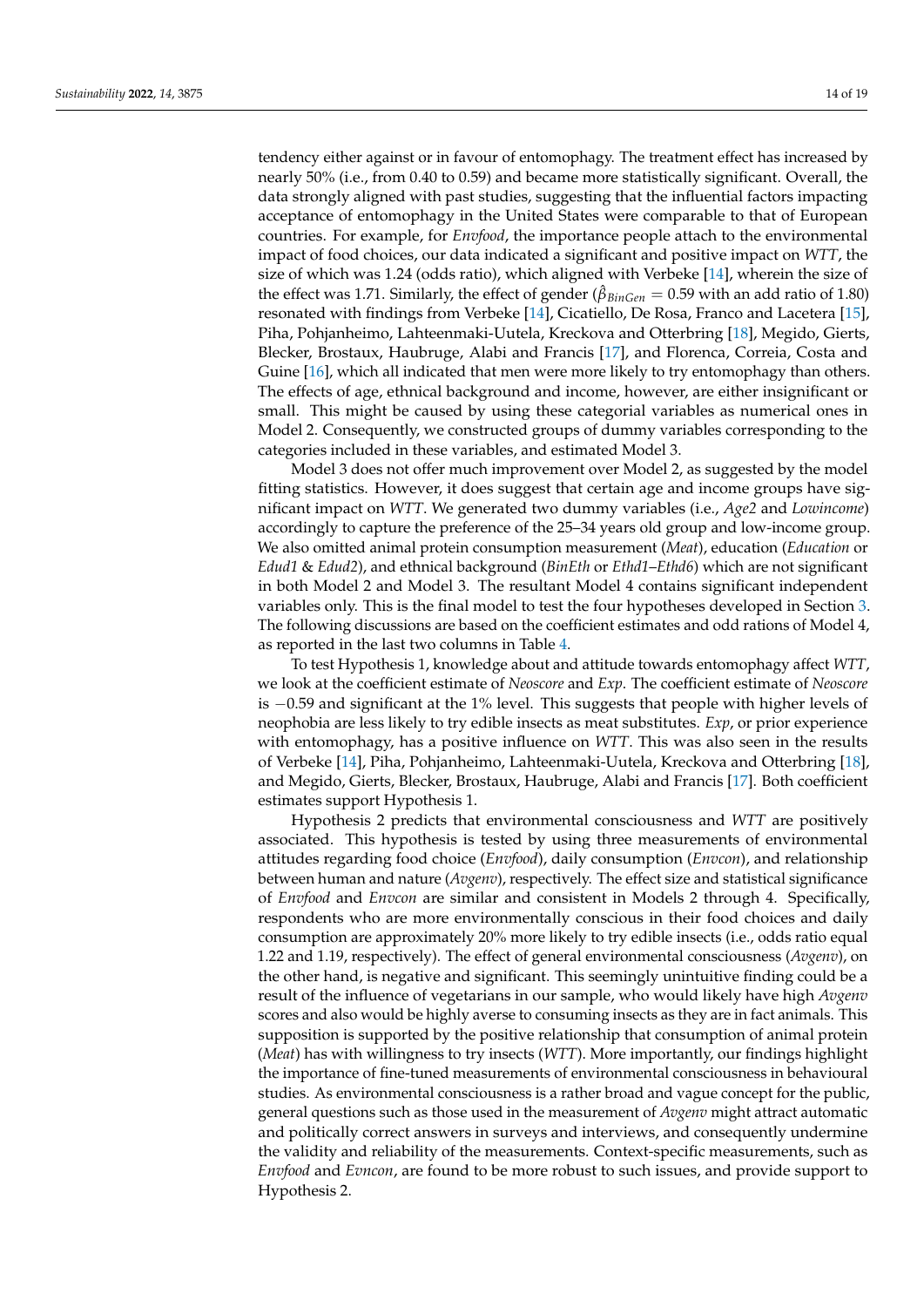Demographic factors, such as gender, age, and income, also have significant impacts on *WTT*. As stated above, male respondents were found to be more willing to adopt entomophagy than other genders, which is a common finding in the literature. While we do not have enough data to fully explain this phenomenon, researchers have suggested possible reasons such as the impact of women's association of insects with uncleanliness due to household activities [\[15\]](#page-16-18), that males have a more adventurous taste or find insects less disgusting than others [\[14\]](#page-16-13), and that men are less neophobic (averse to new foods) overall and more adventurous in food choices than others [\[17\]](#page-16-16). Younger subjects (i.e., the 25–34 years old group) demonstrated higher *WTT*, which is similar to the results in Verbeke [\[14\]](#page-16-13). The influence of age could also be associated with a variety of factors, such as less mature or ingrained food preferences, more experience with a larger variety of ethnic foods apart, or less concern for the safety requirements of unfamiliar foods. We also found that the low-income group (<\$10,000) is much more likely to adopt entomophagy, with an odds ratio of 2.16 which is the largest among all variables considered in Model 4. Unfortunately, income has rarely been considered in previous studies, and we have little empirical evidence to benchmark our findings with. The effect of income should be further investigated by in future studies.

Finally, Hypothesis 4 is tested by using the coefficient estimate of *Treatment*. The coefficient loading is consistent across Models 2 through 4. It is positive and significant at the 1% level, with the second largest odds ratio (i.e., 1.97) among all independent variables considered. The findings suggest a robust, strong, and positive effect of behavioural intervention on the willingness to try edible insects as meat substitutes. The cost-effective nudge-boost combination increased the *WTT* by as much as 97% in our experiment. Behavioural interventions have great potential in encouraging environmentally sustainable food choices in terms of entomophagy.

In summary, our empirical findings provide support to all four hypotheses derived from our analytical framework. This leads to some important policy implications as discussed in the next section.

## **6. Policy Implications**

Faced with undeniable evidence that shows the environmental harm of livestock consumption and given an alternative that researchers affirm taste just as good, is equally or even more nutritious, and has a significantly smaller environmental footprint, why ever not try entomophagy? People's aversion to edible insects, which reflects a complex combination of internal and external factors, is a major barrier in reaping the benefits that entomophagy can provide for our food infrastructure and global nutritional needs. While there has been some research on profiling inherent characteristics of consumers more accepting of entomophagy, this current study was the first controlled experiment to test behavioural interventions, in the form of environmental nudges and boosts, that could generate a significant change in improving people's attitude towards edible insects.

Findings from this study are particularly relevant to policymakers in designing incentives for effective adoption of sustainable food alternatives in developed countries. Although the effectiveness of behavioural interventions in environment policies has been studied extensively, the application of behavioural insights in food policy is still at an early stage. More empirical investigations are needed to verify whether behavioural interventions are effective and practical measures to encourage sustainable food production and consumption decisions. Our study is the first behavioural investigation of entomophagy acceptance by combining both nudges and boosts in experimental designs. We find that the provision of environmental impact information and hints of social responsibility could improve people's willingness to try edible insects. The introduction of edible insects through an environmental lens had the capacity to help realise entomophagy's potential as a sustainable meat alternative. The temporally short duration of the treatment implied that environmental boosts and nudges may be transferred and adapted to meet the needs of a real-life setting, perhaps on the menu of a restaurant, a paragraph on a textbook, a fleeting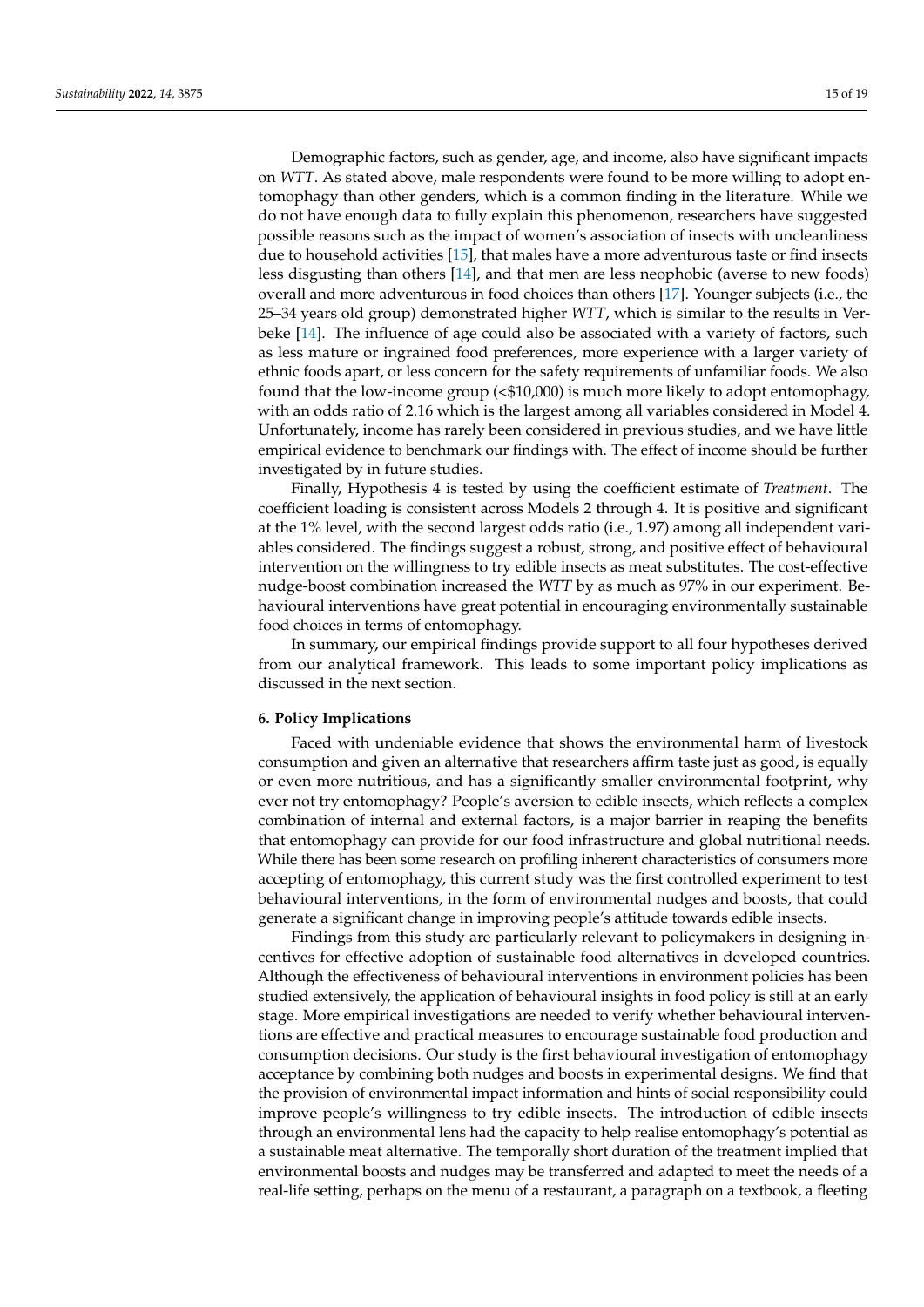public service announcement, among others. This is supported by past research that found an intervention of a climate-friendly choice label before choosing a dish at a food service establishment led to more purchases of climate-friendlier meals while showing no decrease in customer satisfaction [\[72\]](#page-18-21). Similarly, Potter et al. [\[73\]](#page-18-22)'s literature review found that 60 out of 76 interventions using ecolabel on food and drink products reported a positive effect on pro-environmental behaviour.

More importantly, the effect size of our behavioural intervention is larger than most of the other factors considered in our model as well as in existing studies. This experiment adds to literature that suggests the potential that behavioural sights in real-life food consumption settings have to alter people's choices. Therefore, our study provides valuable insight not only for those interested in expanding entomophagy as a sustainable protein alternative, but also for policymakers looking for cost-efficient tools to promote environmentally sustainable food choices. The potential of behavioural policy interventions should be explored not only in food security decisions, but also in other closely related sustainability studies, such as food safety and biodiversity.

## **7. Conclusions**

We develop an analytical framework to model the relationship between the willingness to try edible insects as meat substitutes and its determinants. The model is empirically tested by using data from New York City via the Amazon MTurk platform. Our findings from the U.S. are strongly aligned with most of the findings in past studies conducted in European countries. As this is, to the best of our knowledge, the first study to investigate the impact of internal and demographic factors on people's acceptance of entomophagy in the U.S., the results may provide a more thorough understanding of consumers' reception of edible insects in Western countries.

This research strongly suggests that consumers in Western countries are ready to be educated on the environmental consequences of their individual food choices and are receptive to adopting entomophagy as a sustainable alternative to animal protein. To fully realise the environmental benefits of entomophagy and its potential contribution to food security, there are at least four future research directions that are worth exploring.

First, cultural path-dependency is an important factor in food choice decisions. The effectiveness of policy interventions towards entomophagy might vary significantly by cultural type. Therefore, expanding this study's geography to other parts of the world would improve the generalisability of the experimental results and test the potential moderating effect of cultural background; more conservative or less urbanised regions may express higher rejection of entomophagy than subjects from New York.

Second, it is important to investigate the gap between stated environmental intention and behaviour. Studies assessing consumers' decisions to actually taste insect-based products in either an experimental or real-life setting would provide a more realistic estimation of the possibility of wider entomophagy adoption. Future studies should also compare the effectiveness of different types of behavioural interventions, such as data visualisation, textual information, environmental labelling, and celebrity endorsement, in terms of encouraging people to act upon their expressed willingness to try entomophagy.

Finally, and most importantly, the effect size of behavioural interventions should be further explored by comprehensive cost-benefit analysis. This is a crucial step to assess the real impacts of behavioural policy tools in promoting sustainable food choices in terms of entomophagy. This is also a challenging undertaking. Although the general consensus is that behavioural interventions are cost-effective, measuring and comparing the environmental costs of traditional meats and edible insects are by no means straightforward. Factors such as the quality and quantity of water sources, geographic and meteorological conditions, and socioeconomic features of local areas should be considered; costs and benefits should be assessed in both relative and absolute terms, with a focus on long-term, sustainable impacts. Our study is one of the early attempts to push food security research along this promising direction. The behavioural interventions considered in our study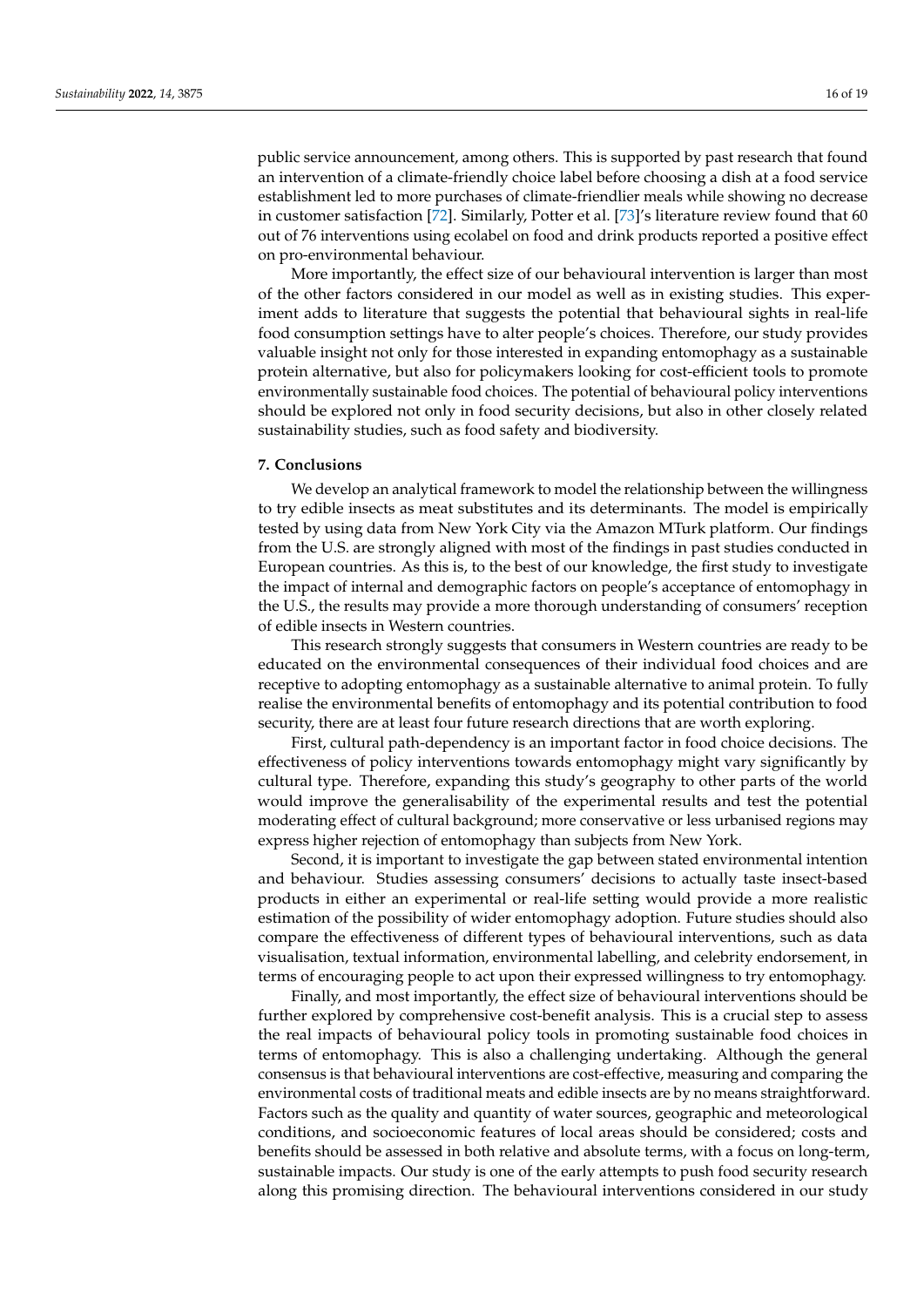require low administration and financial resources to implement, with considerable effect size. This result should be further verified and explored by using data from other parts of the world and especially by using evidence from the field.

**Author Contributions:** Data curation, Y.S.; Formal analysis, Y.S.; Funding acquisition, H.X.H.B.; Methodology, H.X.H.B.; Project administration, H.X.H.B.; Resources, H.X.H.B.; Software, Y.S.; Supervision, H.X.H.B.; Validation, Y.S.; Visualization, Y.S.; Writing—original draft, Y.S.; Writing—review & editing, H.X.H.B. All authors have read and agreed to the published version of the manuscript.

**Funding:** This research received no external funding.

**Institutional Review Board Statement:** We obtained ethical approval from the Research Committee of the Department of Land Economy, University of Cambridge.

**Informed Consent Statement:** Informed consent was obtained from all subjects involved in the study.

**Data Availability Statement:** Data are available upon request from the corresponding author.

**Acknowledgments:** We are grateful for the generous scholarship and financial support from St. Edmund's College, Cambridge University and the Cambridge University Land Society. We would also like to thank Laura Diaz Anadon for sharing her incredible wisdom and insight.

**Conflicts of Interest:** The authors declare no conflict of interest.

# **References**

- <span id="page-16-0"></span>1. McMichael, A.J.; Powles, J.W.; Butler, C.D.; Uauy, R. Energy and health 5—Food, livestock production, energy, climate change, and health. *Lancet* **2007**, *370*, 1253–1263. [\[PubMed\]](http://www.ncbi.nlm.nih.gov/pubmed/17868818)
- <span id="page-16-1"></span>2. United Nations FAO. *Emissions Due to Agriculture—Global, Regional and Country Trends, FAOSTAT Analytical Brief 18*; United Nations FAO: Rome, Italy, 2018.
- <span id="page-16-2"></span>3. Dopelt, K.; Radon, P.; Davidovitch, N. Environmental Effects of the Livestock Industry: The Relationship between Knowledge, Attitudes, and Behavior among Students in Israel. *Int. J. Environ. Res. Public Health* **2019**, *16*, 1359.
- <span id="page-16-3"></span>4. Van Huis, A.; Oonincx, D.G.A.B. The environmental sustainability of insects as food and feed. A review. *Agron. Sustain. Dev.* **2017**, *37*, 43.
- <span id="page-16-4"></span>5. Sakadevan, K.; Nguyen, M.L. Chapter Four—Livestock Production and Its Impact on Nutrient Pollution and Greenhouse Gas Emissions. In *Advances in Agronomy*; Sparks, D.L., Ed.; Academic Press: San Diego, CA, USA, 2017; pp. 147–184.
- <span id="page-16-5"></span>6. Imathiu, S. Benefits and food safety concerns associated with consumption of edible insects. *NFS J.* **2020**, *18*, 1–11.
- <span id="page-16-6"></span>7. Guiné, R.P.F.; Correia, P.; Coelho, C.; Costa, C.A. The role of edible insects to mitigate challenges for sustainability. *Open Agric.* **2021**, *6*, 24–36.
- <span id="page-16-7"></span>8. Shockley, M.; Dossey, A.T. Chapter 18—Insects for Human Consumption. In *Mass Production of Beneficial Organisms*; Morales-Ramos, J.A., Rojas, M.G., Shapiro-Ilan, D.I., Eds.; Academic Press: San Diego, CA, USA, 2014; pp. 617–652.
- <span id="page-16-8"></span>9. Dobermann, D.; Swift, J.A.; Field, L.M. Opportunities and hurdles of edible insects for food and feed. *Nutr. Bull.* **2017**, *42*, 293–308.
- <span id="page-16-9"></span>10. Rusconi, G.; Romani, L. Insects for Dinner: The Next Staple Food? *Eur. Food Feed. Law Rev.* **2018**, *13*, 335–339.
- <span id="page-16-10"></span>11. Van Huis, A. Potential of Insects as Food and Feed in Assuring Food Security. *Annu. Rev. Entomol.* **2013**, *58*, 563–583.
- <span id="page-16-11"></span>12. OECD; FAO. *OECD-FAO Agricultural Outlook 2021–2030*; OECD & Food Agriculture Organization of the United Nations: Paris, France, 2021.
- <span id="page-16-12"></span>13. Schrader, J.; Oonincx, D.; Ferreira, M.P. North American entomophagy. *J. Insects Food Feed* **2016**, *2*, 111–120.
- <span id="page-16-13"></span>14. Verbeke, W. Profiling consumers who are ready to adopt insects as a meat substitute in a Western society. *Food Qual. Prefer.* **2015**, *39*, 147–155.
- <span id="page-16-18"></span>15. Cicatiello, C.; De Rosa, B.; Franco, S.; Lacetera, N. Consumer approach to insects as food: Barriers and potential for consumption in Italy. *Br. Food J.* **2016**, *118*, 2271–2286.
- <span id="page-16-17"></span>16. Florenca, S.G.; Correia, P.M.R.; Costa, C.A.; Guine, R.P.F. Edible Insects: Preliminary Study about Perceptions, Attitudes, and Knowledge on a Sample of Portuguese Citizens. *Foods* **2021**, *10*, 709. [\[PubMed\]](http://www.ncbi.nlm.nih.gov/pubmed/33810486)
- <span id="page-16-16"></span>17. Megido, R.C.; Gierts, C.; Blecker, C.; Brostaux, Y.; Haubruge, É.; Alabi, T.; Francis, F. Consumer acceptance of insect-based alternative meat products in Western countries. *Food Qual. Prefer.* **2016**, *52*, 237–243.
- <span id="page-16-14"></span>18. Piha, S.; Pohjanheimo, T.; Lähteenmäki-Uutela, A.; Křečková, Z.; Otterbring, T. The effects of consumer knowledge on the willingness to buy insect food: An exploratory cross-regional study in Northern and Central Europe. *Food Qual. Prefer.* **2018**, *70*, 1–10.
- <span id="page-16-15"></span>19. Nisa, C.F.; Bélanger, J.J.; Schumpe, B.M.; Faller, D.G. Meta-analysis of randomised controlled trials testing behavioural interventions to promote household action on climate change. *Nat. Commun.* **2019**, *10*, 4545.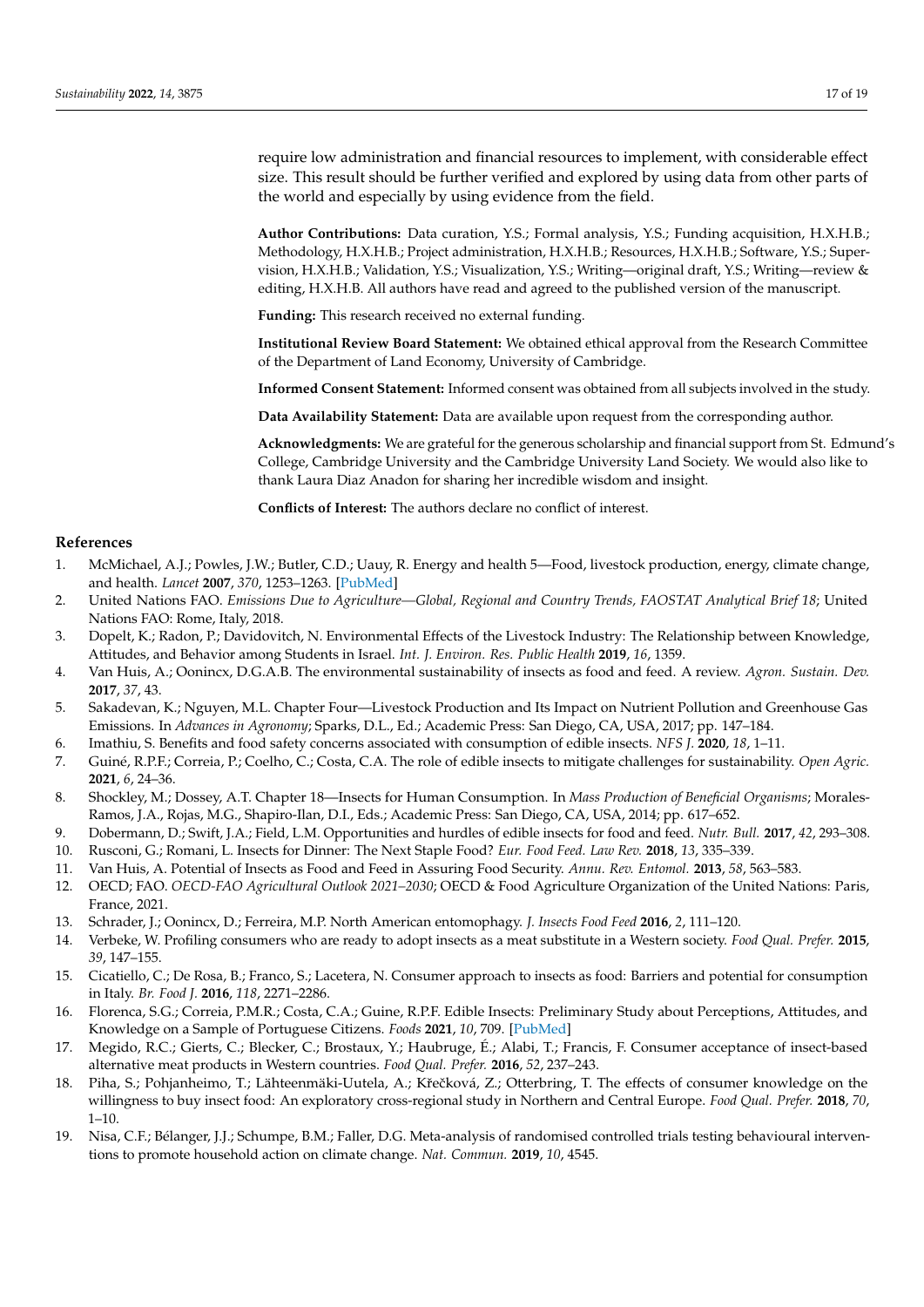- <span id="page-17-0"></span>20. Khanna, T.M.; Baiocchi, G.; Callaghan, M.; Creutzig, F.; Guias, H.; Haddaway, N.R.; Hirth, L.; Javaid, A.; Koch, N.; Laukemper, S.; et al. A multi-country meta-analysis on the role of behavioural change in reducing energy consumption and  $CO<sub>2</sub>$ emissions in residential buildings. *Nat. Energy* **2021**, *6*, 925–932.
- <span id="page-17-1"></span>21. Cesareo, M.; Sorgente, A.; Labra, M.; Palestini, P.; Sarcinelli, B.; Rossetti, M.; Lanz, M.; Moderato, P. The effectiveness of nudging interventions to promote healthy eating choices: A systematic review and an intervention among Italian university students. *Appetite* **2022**, *168*, 105662.
- <span id="page-17-2"></span>22. Belluco, S.; Losasso, C.; Maggioletti, M.; Alonzi, C.C.; Paoletti, M.G.; Ricci, A. Edible Insects in a Food Safety and Nutritional Perspective: A Critical Review. *Compr. Rev. Food Sci. Food Saf.* **2013**, *12*, 296–313.
- <span id="page-17-3"></span>23. Oonincx, D.; de Boer, I.J.M. Environmental Impact of the Production of Mealworms as a Protein Source for Humans—A Life Cycle Assessment. *PLoS ONE* **2012**, *7*, e51145.
- <span id="page-17-4"></span>24. Ritchie, H. Half of the world's habitable land is used for agriculture. *Our World Data* **2020**. Available online: [https://](https://ourworldindata.org/global-land-for-agriculture) [ourworldindata.org/global-land-for-agriculture](https://ourworldindata.org/global-land-for-agriculture) (accessed on 27 February 2022).
- <span id="page-17-5"></span>25. Dossey, A.T.; Tatum, J.T.; McGill, W.L. Chapter 5—Modern Insect-Based Food Industry: Current Status, Insect Processing Technology, and Recommendations Moving Forward. In *Insects as Sustainable Food Ingredients*; Dossey, A.T., Morales-Ramos, J.A., Rojas, M.G., Eds.; Academic Press: San Diego, CA, USA, 2016; pp. 113–152.
- <span id="page-17-6"></span>26. United Nations FAO. *Water for Sustainable Food and Agriculture—A Report Produced for the G20 Presidency of Germany*; United Nations FAO: Rome, Italy, 2017.
- <span id="page-17-7"></span>27. Steinfeld, H.; Gerber, P.; Wassenaar, T.D.; Castel, V.; Rosales, M.; de Haan, C.; Food and Agriculture Organization of the United Nations; Livestock Environment and Development (Firm). *Livestock's Long Shadow: Environmental Issues and Options*; Food and Agriculture Organization of the United Nations: Rome, Italy, 2006.
- <span id="page-17-8"></span>28. Oonincx, D.; van Itterbeeck, J.; Heetkamp, M.J.W.; van den Brand, H.; van Loon, J.J.A.; van Huis, A. An Exploration on Greenhouse Gas and Ammonia Production by Insect Species Suitable for Animal or Human Consumption. *PLoS ONE* **2010**, *5*, e14445.
- <span id="page-17-9"></span>29. Van Huis, A.; van Gurp, H.; Dicke, M. *The Insect Cookbook: Food for a Sustainable Planet*, English-Language ed.; Columbia University Press: New York, NY, USA, 2014.
- <span id="page-17-10"></span>30. Finke, M.D. Nutrient Composition of Bee Brood and its Potential as Human Food. *Ecol. Food Nutr.* **2005**, *44*, 257–270.
- <span id="page-17-11"></span>31. Rumpold, B.A.; Schlüter, O.K. Nutritional composition and safety aspects of edible insects. *Mol. Nutr. Food Res.* **2013**, *57*, 802–823. [\[PubMed\]](http://www.ncbi.nlm.nih.gov/pubmed/23471778)
- <span id="page-17-12"></span>32. Yen, A.L. Edible insects: Traditional knowledge or western phobia? *Entomol. Res.* **2009**, *39*, 289–298.
- <span id="page-17-13"></span>33. Pimentel, D.; Pimentel, M. Sustainability of meat-based and plant-based diets and the environment. *Am. J. Clin. Nutr.* **2003**, *78*, 660S–663S.
- <span id="page-17-14"></span>34. Sansoucy, R. Livestock—A Driving Force for Food Security and Sustainable Development. *IRD Currents.* **1997**, *13–14*, 4–11.
- <span id="page-17-15"></span>35. Vanhonacker, F.; Van Loo, E.J.; Gellynck, X.; Verbeke, W. Flemish consumer attitudes towards more sustainable food choices. *Appetite* **2013**, *62*, 7–16.
- <span id="page-17-16"></span>36. Schösler, H.; de Boer, J.; Boersema, J.J. Can we cut out the meat of the dish? Constructing consumer-oriented pathways towards meat substitution. *Appetite* **2012**, *58*, 39–47.
- <span id="page-17-17"></span>37. Van Huis, A. Edible insects contributing to food security? *Agric. Food Secur.* **2015**, *4*, 20.
- <span id="page-17-18"></span>38. Tan, H.S.G.; Fischer, A.R.H.; Tinchan, P.; Stieger, M.; Steenbekkers, L.P.A.; van Trijp, H.C.M. Insects as food: Exploring cultural exposure and individual experience as determinants of acceptance. *Food Qual. Prefer.* **2015**, *42*, 78–89.
- <span id="page-17-19"></span>39. Mancini, S.; Sogari, G.; Menozzi, D.; Nuvoloni, R.; Torracca, B.; Moruzzo, R.; Paci, G. Factors Predicting the Intention of Eating an Insect-Based Product. *Foods* **2019**, *8*, 270.
- <span id="page-17-20"></span>40. Palm-Forster, L.H.; Ferraro, P.J.; Janusch, N.; Vossler, C.A.; Messer, K.D. Behavioral and Experimental Agri-Environmental Research: Methodological Challenges, Literature Gaps, and Recommendations. *Environ. Resour. Econ.* **2019**, *73*, 719–742.
- <span id="page-17-21"></span>41. Buckley, P. Prices, information and nudges for residential electricity conservation: A meta-analysis. *Ecol. Econ.* **2020**, *172*, 106635.
- <span id="page-17-22"></span>42. Thaler, R.H.; Sunstein, C.R. *Nudge: Improving Decisions about Health, Wealth, and Happiness*; Yale University Press: New Haven, CT, USA, 2008.
- <span id="page-17-23"></span>43. Kaiser, M.; Bernauer, M.; Sunstein, C.R.; Reisch, L.A. The power of green defaults: The impact of regional variation of opt-out tariffs on green energy demand in Germany. *Ecol. Econ.* **2020**, *174*, 106685.
- <span id="page-17-24"></span>44. Grune-Yanoff, T.; Hertwig, R. Nudge Versus Boost: How Coherent are Policy and Theory? *Minds Mach.* **2016**, *26*, 149–183.
- <span id="page-17-25"></span>45. Allcott, H.; Rogers, T. The Short-Run and Long-Run Effects of Behavioral Interventions: Experimental Evidence from Energy Conservation. *Am. Econ. Rev.* **2014**, *104*, 3003–3037.
- <span id="page-17-26"></span>46. Lorenz-Spreen, P.; Lewandowsky, S.; Sunstein, C.R.; Hertwig, R. How behavioural sciences can promote truth, autonomy and democratic discourse online. *Nat. Hum. Behav.* **2020**, *4*, 1102–1109.
- <span id="page-17-27"></span>47. Ferrari, L.; Cavaliere, A.; De Marchi, E.; Banterle, A. Can nudging improve the environmental impact of food supply chain? A systematic review. *Trends Food Sci. Technol.* **2019**, *91*, 184–192.
- <span id="page-17-28"></span>48. Abrahamse, W. How to Effectively Encourage Sustainable Food Choices: A Mini-Review of Available Evidence. *Front. Psychol.* **2020**, *11*, 3134.
- <span id="page-17-29"></span>49. Lazaric, N.; Toumi, M. Reducing consumption of electricity: A field experiment in Monaco with boosts and goal setting. *Ecol. Econ.* **2022**, *191*, 107231.